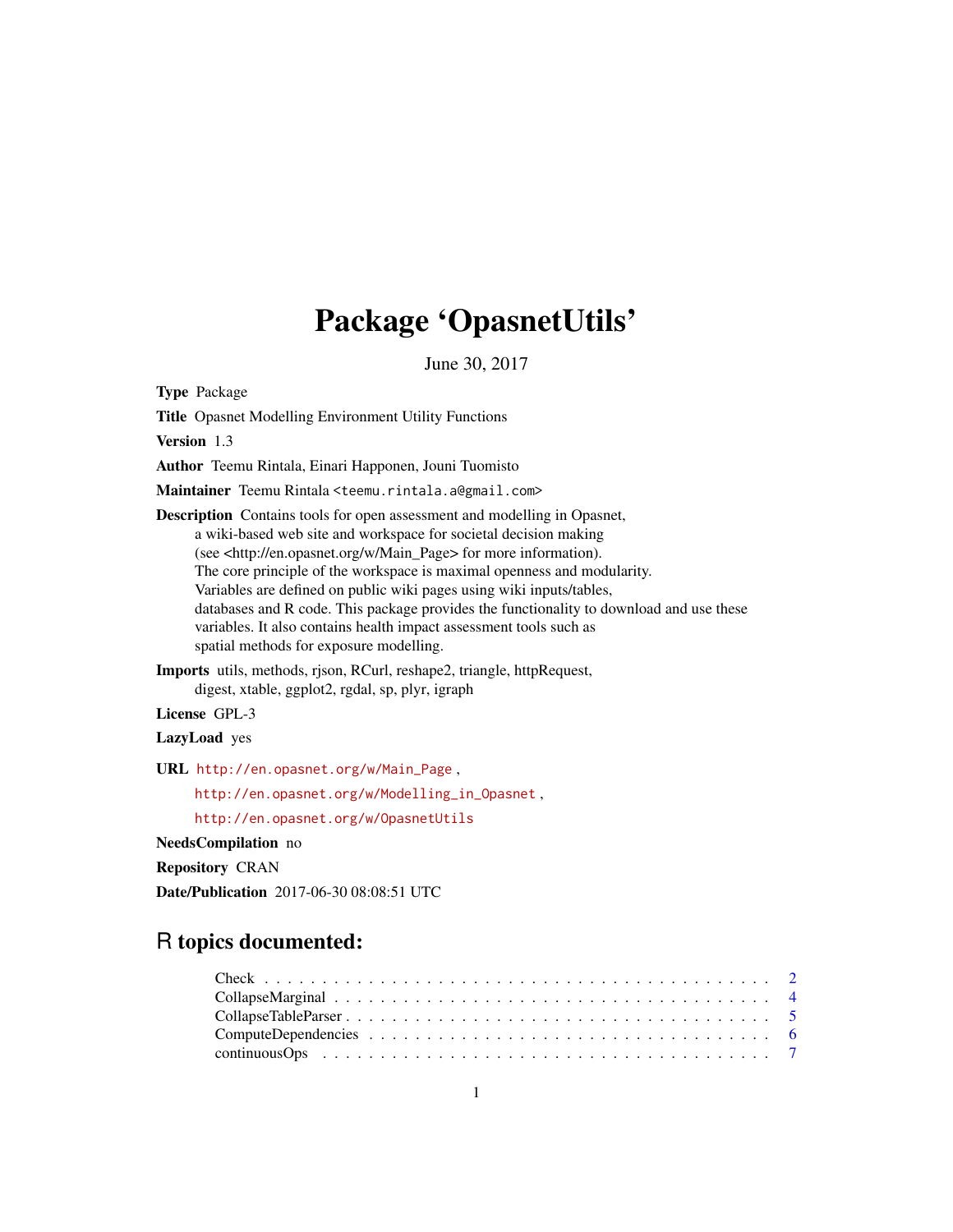<span id="page-1-0"></span>

|                 | 38        |
|-----------------|-----------|
|                 | 37        |
|                 | 36        |
| ovariable-class | 35        |
|                 | 33        |
|                 | 33        |
|                 | 32        |
|                 | 31        |
| oprint          | 30        |
|                 | 29        |
|                 | 26        |
|                 | 24<br>25  |
|                 | 23        |
|                 | 22        |
|                 | 21        |
|                 | -19       |
|                 | -18       |
|                 | -17       |
| <b>GIS</b>      | -15       |
|                 | -14       |
| Fetch           | 13        |
|                 | -12       |
|                 | <b>11</b> |
|                 | -10       |
|                 | -9        |

<span id="page-1-2"></span>Check *Ovariable Checks*

## <span id="page-1-1"></span>Description

The Check functions are used to introduce common model specific alterations to variables without changing their definition directly.

## Usage

```
CheckCollapse(variable, indent = 0, verbose = TRUE, ...)
CheckDecisions(variable, indent = 0, verbose = TRUE, ...)
CheckInput(variable, substitute = FALSE, indent = 0, verbose = TRUE, ...)
CheckMarginals(variable, deps = list(), dep_margs = list(), dep_nomargs = list(),
   priormarg = TRUE, indent = 0, verbose = TRUE, ...)
```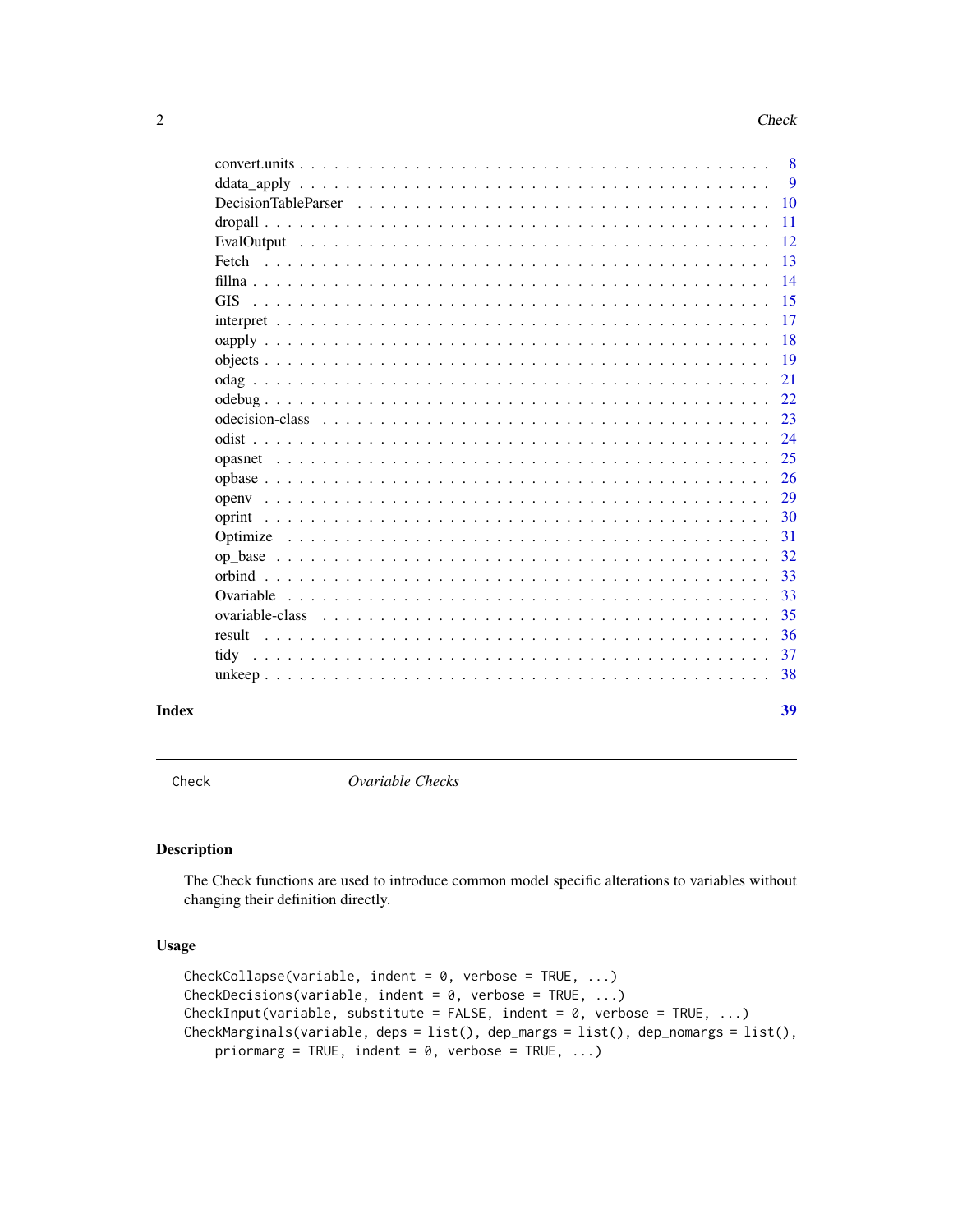#### <span id="page-2-0"></span>Check 3

#### **Arguments**

| variable    | an ovariable to run Check on.                                                                                             |
|-------------|---------------------------------------------------------------------------------------------------------------------------|
| deps        | the dependency list of a latent ovariable, used by CheckMarginals to keep track<br>of index columns. Ignored if length 0. |
| dep_margs   | list of marginals, main use is in ovarible merge method. Ignored if length 0.                                             |
| dep_nomargs | list of non-marginals, main use is in ovarible merge method. Ignored if length<br>0.                                      |
| priormarg   | flag determining whether columns are assumed to be indices by default when<br>checking marginals.                         |
| substitute  | flag determining whether model inputs should replace or append to current vari-<br>able values.                           |
| indent      | used by verbose to structure status messages by using indentation.                                                        |
| verbose     | flag status message printing.                                                                                             |
| $\cdots$    | excess arguments are ignored.                                                                                             |

#### Details

The Check functions are mainly used internally. They check for external instructions (model specific changes); specifically objects in .GlobalEnv with prefixes ("Col", "Dec", "Inp"). they are automated in the normal [ovariable](#page-34-1) evaluation routine ([EvalOutput](#page-11-1)).

CheckCollapse uses [CollapseMarginal](#page-3-1) which collapses marginals by applying sums, means or samples. Also loses all non-marginal columns except the relevant "Result". It is mainly used to streamline models by reducing rows in data.

CheckDecisions checks for and applies decisions on variables. The function makes use of the [odecision-class](#page-22-1), which specifies the target cells as well as the effect. Odecisions are most often produced by [DecisionTableParser](#page-9-1).

CheckInput checks and uses outside input (run specific user inputs in models). Input should be in ovariable format.

CheckMarginals fills the marginal slot of an ovariable using information from variable data and upstream variable marginals. Assumes that all depended upon variables are loaded, as should be the case.

```
See also: http://en.opasnet.org/
```
#### Value

Original [ovariable](#page-34-1) with possible adjustments.

#### Author(s)

T. Rintala <teemu.rintala.a@gmail.com>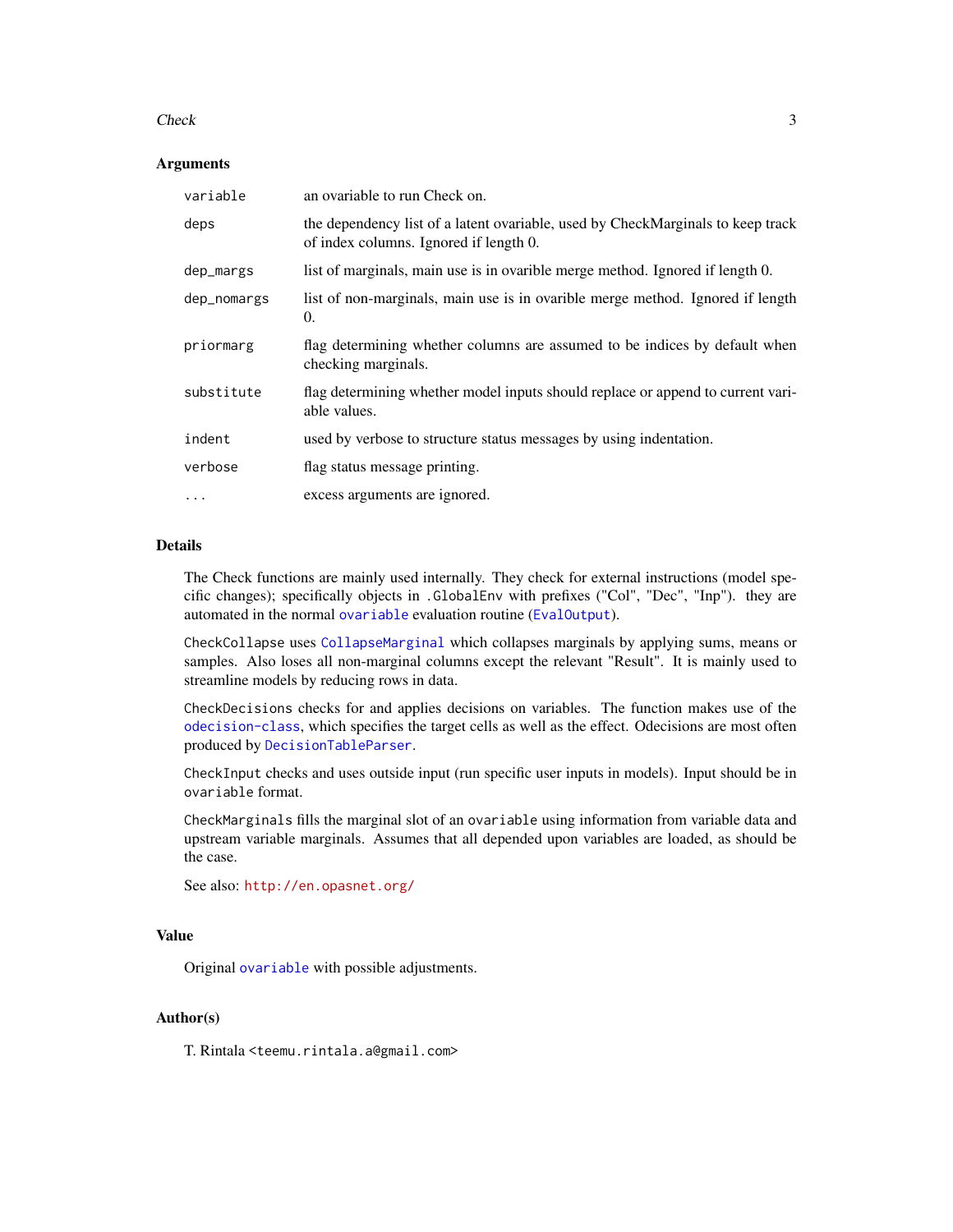#### Examples

```
#library(OpasnetUtils)
#
Deca \leq new(
"odecision",
dectable = data.frame(
Decision = "Dec1",
Option = c("do it", "BAU"),
Cell = c("", ""),
Change = c("Multiply", "Identity"),
Result = c("2", "1"))
)
openv.setN(10)
a <- Ovariable("a", data = data.frame(A = c("A", "B"), Result = c("1-2", "2-4")))
b \leq 0variable("b", formula = function(...){2*a}, dependencies = data.frame(Name = "a"))
b \leftarrow EvalOutput(b)
b
oapply(a, a@output[c("A", "Dec1")], mean)
```
<span id="page-3-1"></span>CollapseMarginal *Collapse marginals*

#### Description

Apply functions (only sample at the moment) over ovaribale indices

#### Usage

```
CollapseMarginal(variable, cols, fun = "mean", probs = NULL, ...)
```
#### **Arguments**

| variable | an ovariable                                                          |
|----------|-----------------------------------------------------------------------|
| cols     | vector of column names or indices to collapse                         |
| fun      | character name of function to be used to summarize                    |
| probs    | list of vectors defining the distribution of values in a column index |
|          | excess arguments are ignored                                          |

#### Details

Samples over a fully defined column index (marginal) treating it as a nuisance parameter. Increases the joint distribution uncertainty (loses information). Weighted sampling is also possible.

Used to streamline heavy models (output has fewer rows of data).

See also: <http://en.opasnet.org/>

<span id="page-3-0"></span>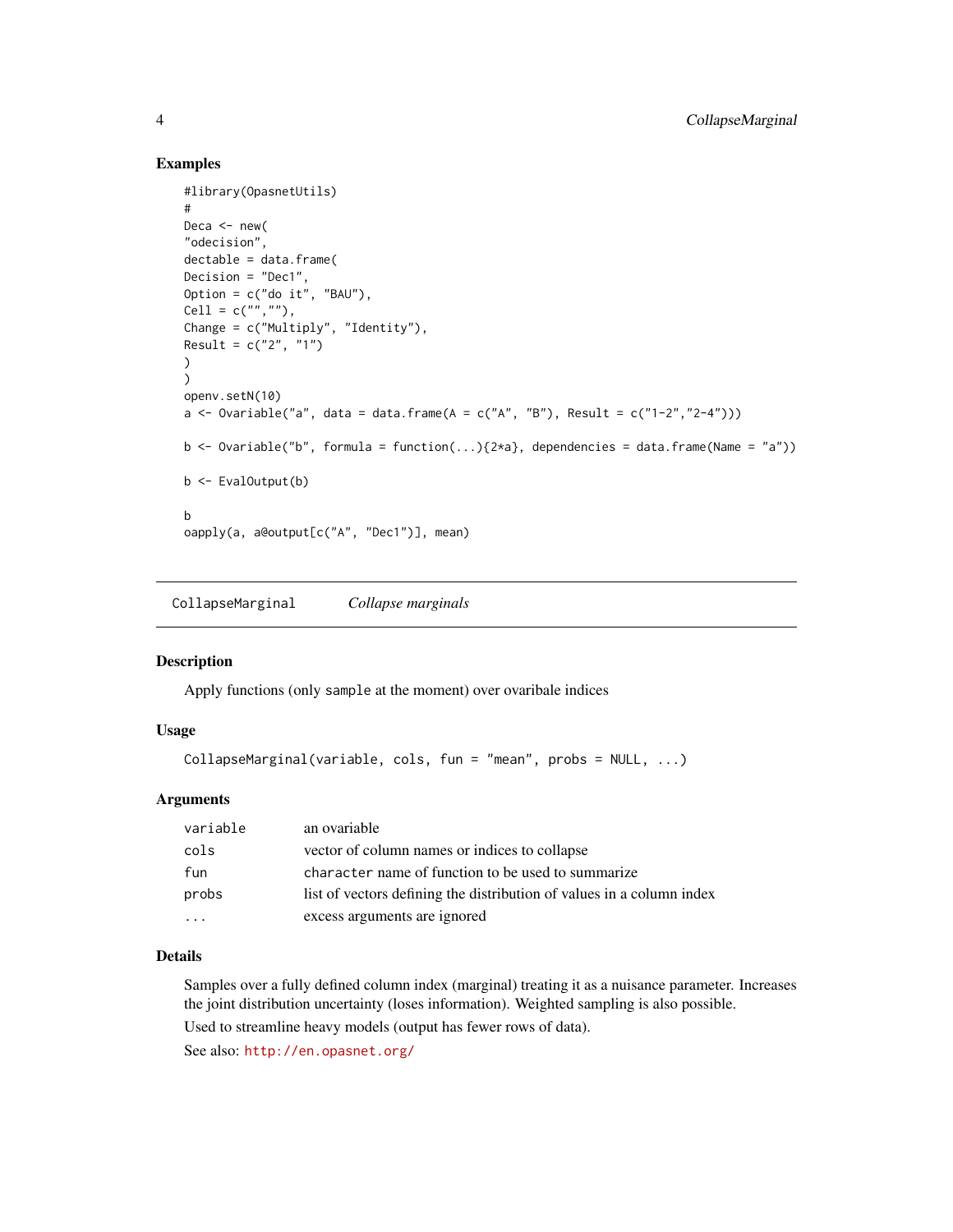## <span id="page-4-0"></span>CollapseTableParser 5

## Value

Input ovariable with possibly lighter output.

#### Author(s)

T. Rintala <teemu.rintala.a@gmail.com>

#### Examples

```
test <- Ovariable("test", output = data.frame(City = c("Helsinki", "Espoo"),
    Iter = 1, testResult = 1:2), marginal = c(TRUE, TRUE, FALSE)CollapseMarginal(test, "City", "mean")
```
CollapseTableParser *Parsing Collapse orders from a table*

#### Description

Parses data. frames of specific format to produce "Col" prefixed lists for [CheckCollapse](#page-1-1)

#### Usage

```
CollapseTableParser(CTable, env = .GlobalEnv)
```
#### Arguments

| CTable | a data.frame with columns "Variable" (variable names), "Index" (column names)<br>and "Probs" (propabilities of column levels in marginal distribution, comma sep- |
|--------|-------------------------------------------------------------------------------------------------------------------------------------------------------------------|
| env    | arated)<br>target environment, default is GlobalEnv                                                                                                               |

#### Details

Used in the Opasnet assessments/analyses to produce multiple model specific Collapse instructions. Using other distribution values than 1 requires knowledge about the amount and order of unique index values. Probs values 1 and NA are considered equal weighting.

See also: <http://en.opasnet.org/>

#### Value

No return value, "Col" prefixed variables are written straight into specified environment.

## Author(s)

T. Rintala <teemu.rintala.a@gmail.com>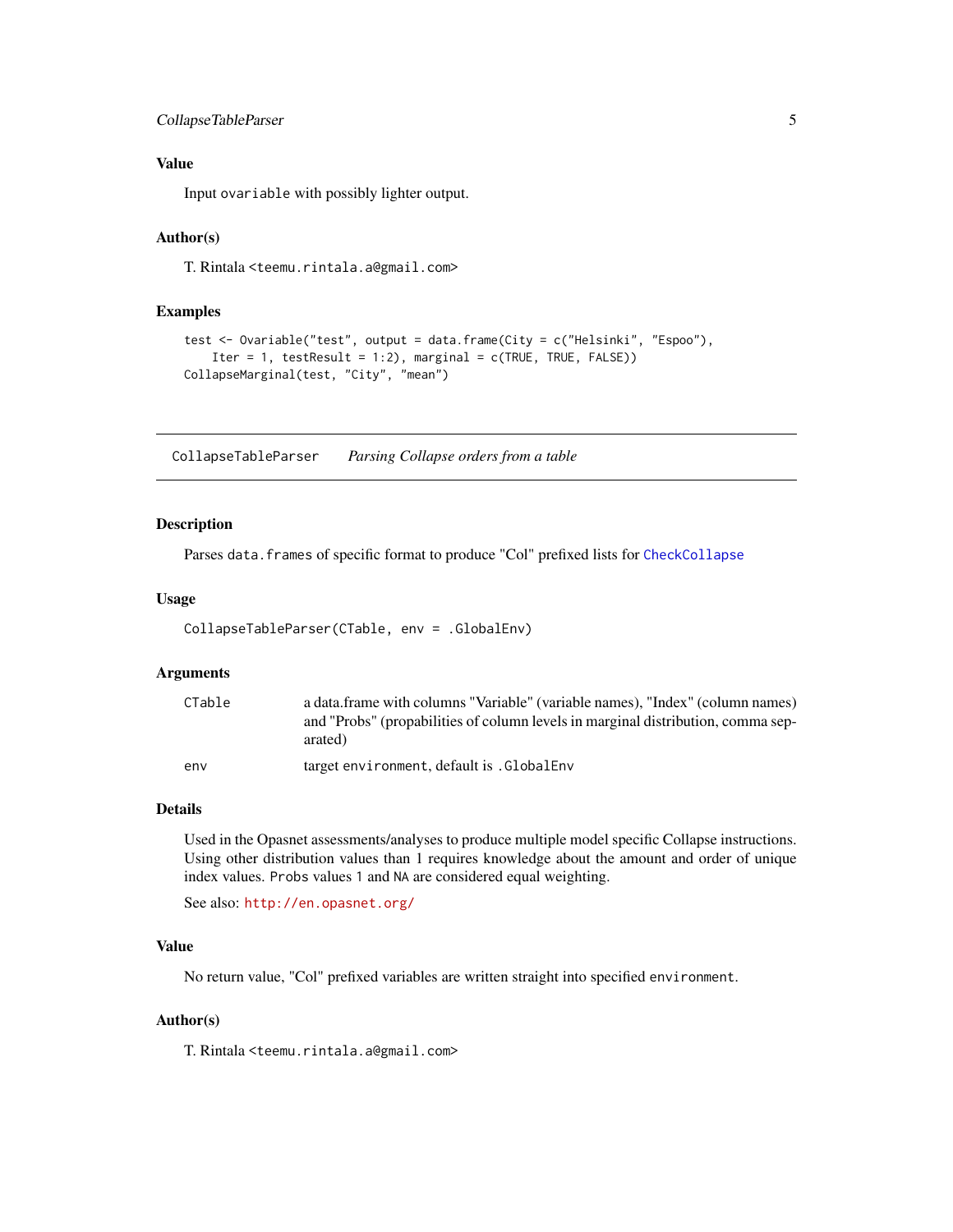## Examples

```
a \leq - data.frame(Variable = "test", Index = c("City"), Probs = 1)
CollapseTableParser(a)
Coltest
```
<span id="page-5-1"></span>ComputeDependencies *Evaluate* ovariable *dependencies*

## Description

Fetches, evaluates and [Check](#page-1-2)s [ovariable](#page-34-1) dependencies given in data.frame format

#### Usage

```
ComputeDependencies(dependencies, forceEval = FALSE, indent = 0,
   verbose = FALSE, ...)
```
## Arguments

| dependencies | data. frame that defines Fetch targets, usually taken from an ovariable's de-<br>pendencies slot             |
|--------------|--------------------------------------------------------------------------------------------------------------|
| forceEval    | if TRUE, forcibly re-evaluates existing instances of listed dependencies                                     |
| indent       | verbose print assist for the Check family, used internally                                                   |
| verbose      | TRUE to enable status message printing assists (line breaks) and status messages<br>for other function calls |
| $\ddotsc$    | arguments to pass on to the various recursive checks and evaluations                                         |

## Details

ComputeDependencies uses Fetch, EvalOutput, CheckDecisions, CheckCollapse and CheckInput to load and pre-process upstream variables. It is automatically called by [EvalOutput](#page-11-1), but can be seen on the first lines of old ovariable formula code, to avoid applying decisions, inputs and optimizations twice in old code the function does nothing by default. This is no problem since users should not be calling this function at all. ComputeDependencies also does most of the exception handling in the recursive ovariable model.

See also: <http://en.opasnet.org/>

## Value

No return value

#### Author(s)

T. Rintala <teemu.rintala.a@gmail.com>

<span id="page-5-0"></span>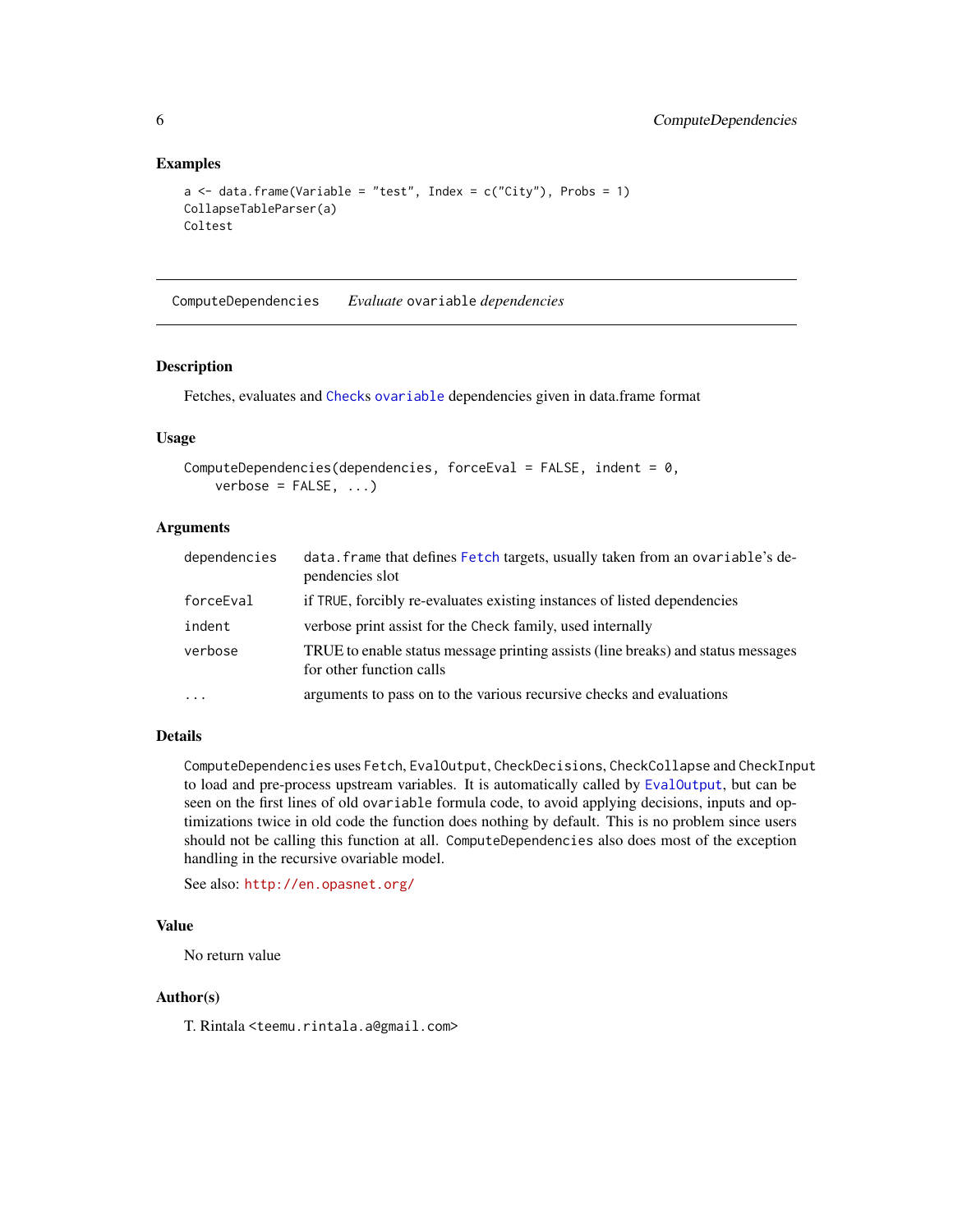<span id="page-6-0"></span>

continuousOps merges two ovariables by continuous indices and performs an operation.

#### Usage

```
continuousOps(O1, O2, fun, cols = NULL)
```
#### Arguments

| 01   | ovariable                                                                                                                                                                                                    |
|------|--------------------------------------------------------------------------------------------------------------------------------------------------------------------------------------------------------------|
| 02   | ovariable                                                                                                                                                                                                    |
| fun  | function or function name (character) that is to be performed. Typically '*',<br>'+' or some other Ops.                                                                                                      |
| cols | character vector of column names that contain continuous indices. Only needed<br>if there are $> 1$ indices and the order is critical. Otherwise, shared continuous<br>indices are identified automatically. |

#### Details

O1 is of main interest, while O2 has information that links to O2 via continuous index or indices. All locations in these continuous indices of O1 are created for O2 assuming that the value in the previous location of cols applies. Note that this is asymmetric. Locations in O2 that are missing from O1 are omitted. continuousOps assumes that all continuous indices are in the same dimension, the first one being the main index. Additional indices affect the outcome only if there are (approximate) ties. Therefore, avoid using this with several continuous indices. However, if continuous indices are NOT shared by both O1 and O2, they cause no trouble.

See also: <http://en.opasnet.org/>

#### Value

Returns an Ovariable

## Author(s)

J. Tuomisto <jouni.tuomisto@thl.fi>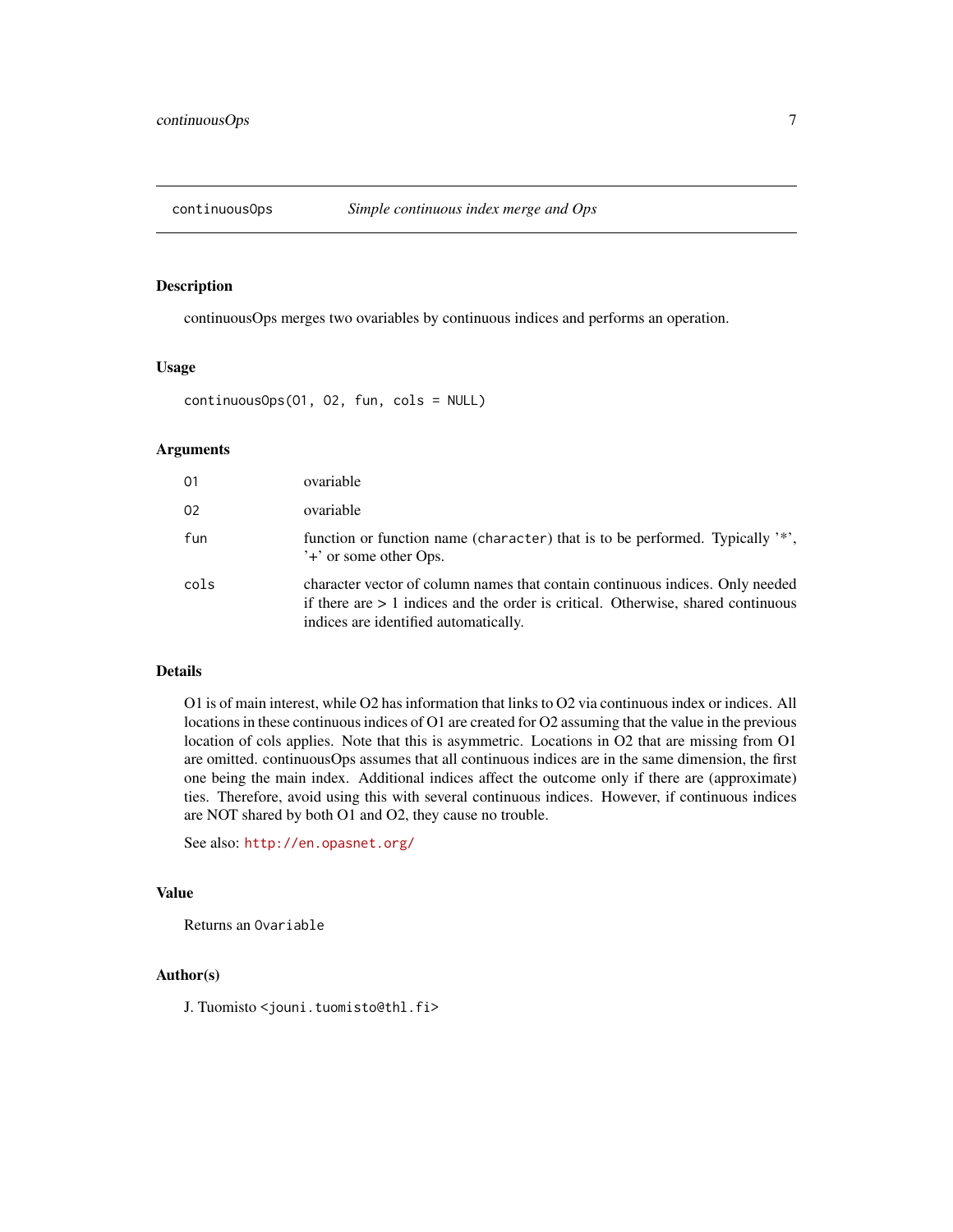<span id="page-7-0"></span>convert.units *Converting units*

## Description

Converts units (to SI equivalents by default)

#### Usage

```
convert.units(x, tounit = c("kg", "s", "m", "m3", "J", "W", "A","V", "C", "N", "Pa", "Hz", "mol"), fromunit = NULL)
```
## Arguments

| X        | numeric vector with values to be converted        |
|----------|---------------------------------------------------|
| tounit   | character vector of the new units to be used      |
| fromunit | character vector or factor with the current units |

## Details

Uses the table in en. opasnet.org/w/Unit\_conversions for the conversions, which can be edited to contain relevant units.

See also: <http://en.opasnet.org/>

#### Value

Returns a data.frame

## Author(s)

J. Tuomisto <jouni.tuomisto@thl.fi>

```
## Not run:
convert.units(1, tounit = c("pg", "l"), fromunit = "ug /m3")
## End(Not run)
```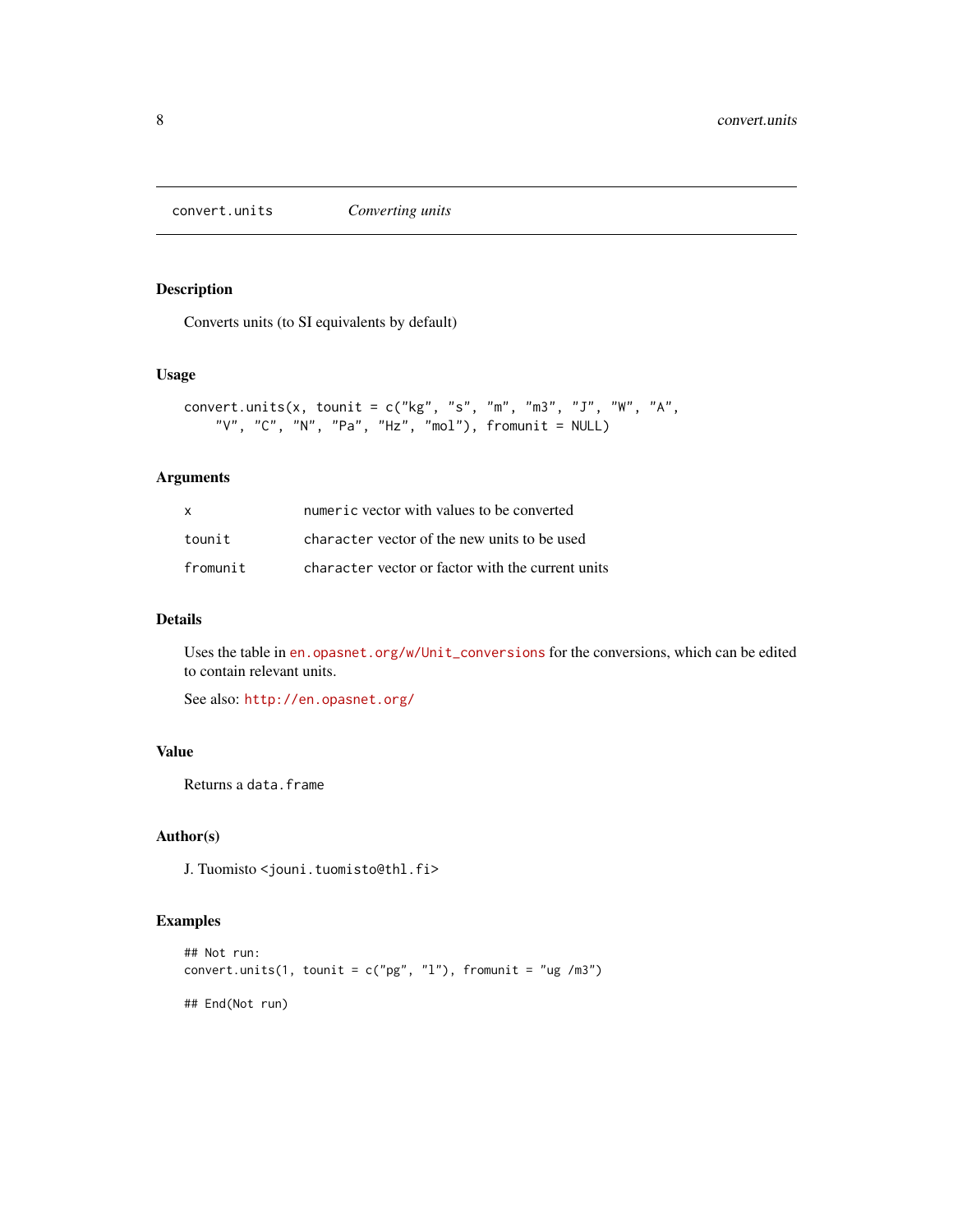<span id="page-8-0"></span>

Fetches the latest data associated with an [ovariable](#page-34-1) from the OpasnetBase if available

## Usage

```
ddata_apply(ovariable, ddata_tidy = TRUE, force_ddata = FALSE, ...)
```
## Arguments

| ovariable   | an ovariable with the ddata slot defined as page_id i.e. "Op_en1000"                             |
|-------------|--------------------------------------------------------------------------------------------------|
| ddata_tidy  | TRUE to run tidy on downloaded data                                                              |
| force_ddata | if TRUE, dynamic data links are used even if the data slot of an ovariable is<br>already defined |
| $\ddotsc$   | excess parameters are ignored                                                                    |

## Details

This function is mostly used internally

See also: <http://en.opasnet.org/>

#### Value

Returns the input ovariable. (Re)defines the data slot if it is not already defined ands ddata is available.

## Author(s)

T. Rintala <teemu.rintala.a@gmail.com>

## See Also

[ovariable](#page-34-1)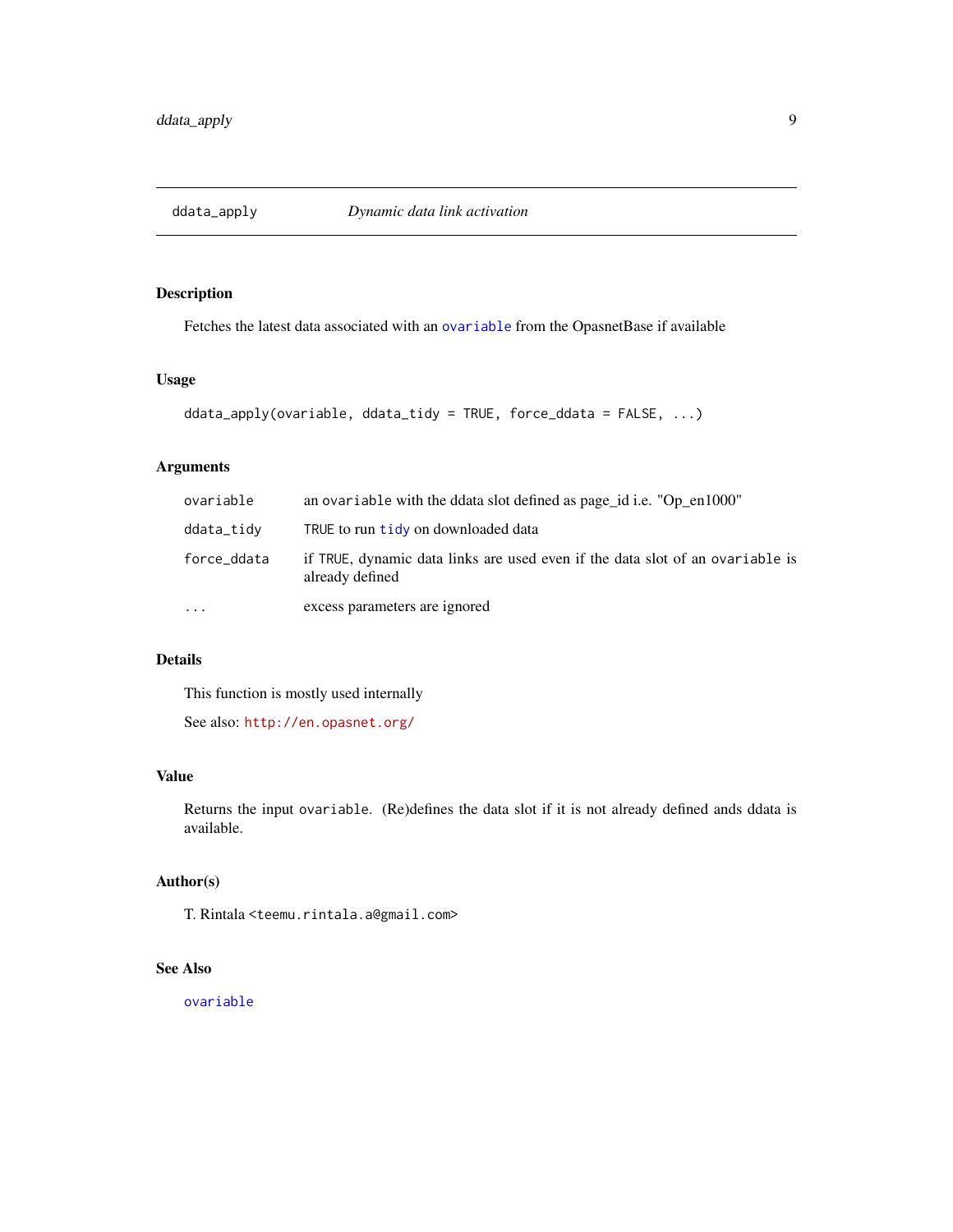<span id="page-9-1"></span><span id="page-9-0"></span>DecisionTableParser *Parse data.frame for decisions*

#### Description

Parses a data. frame into [odecision](#page-22-2)s.

#### Usage

DecisionTableParser(DTable, env = .GlobalEnv)

#### Arguments

| <b>DTable</b> | data.frame                                |
|---------------|-------------------------------------------|
| env           | target environment, default is .GlobalEnv |

## Details

Decisions consist of conditions and effects, target a certain variable and may have multiple options.

Input format is described on <http://en.opasnet.org/w/Decision>. Currently usable decision effects are Add, Multiply, Replace, Remove and Identity.

See also: <http://en.opasnet.org/>

## Value

No return value. Saves odecision class objects into specified environment.

#### Author(s)

T. Rintala <teemu.rintala.a@gmail.com>

## See Also

[CheckDecisions](#page-1-1)

```
modeldecisions <- data.frame(Stakeholder = "Group A", Decision = "More wind power",
  Option = "A few more turbines", Variable = "PowerGeneration", Cell = "Type:Wind",
  Change = "Add", Result = "5")DecisionTableParser(modeldecisions)
ls()
```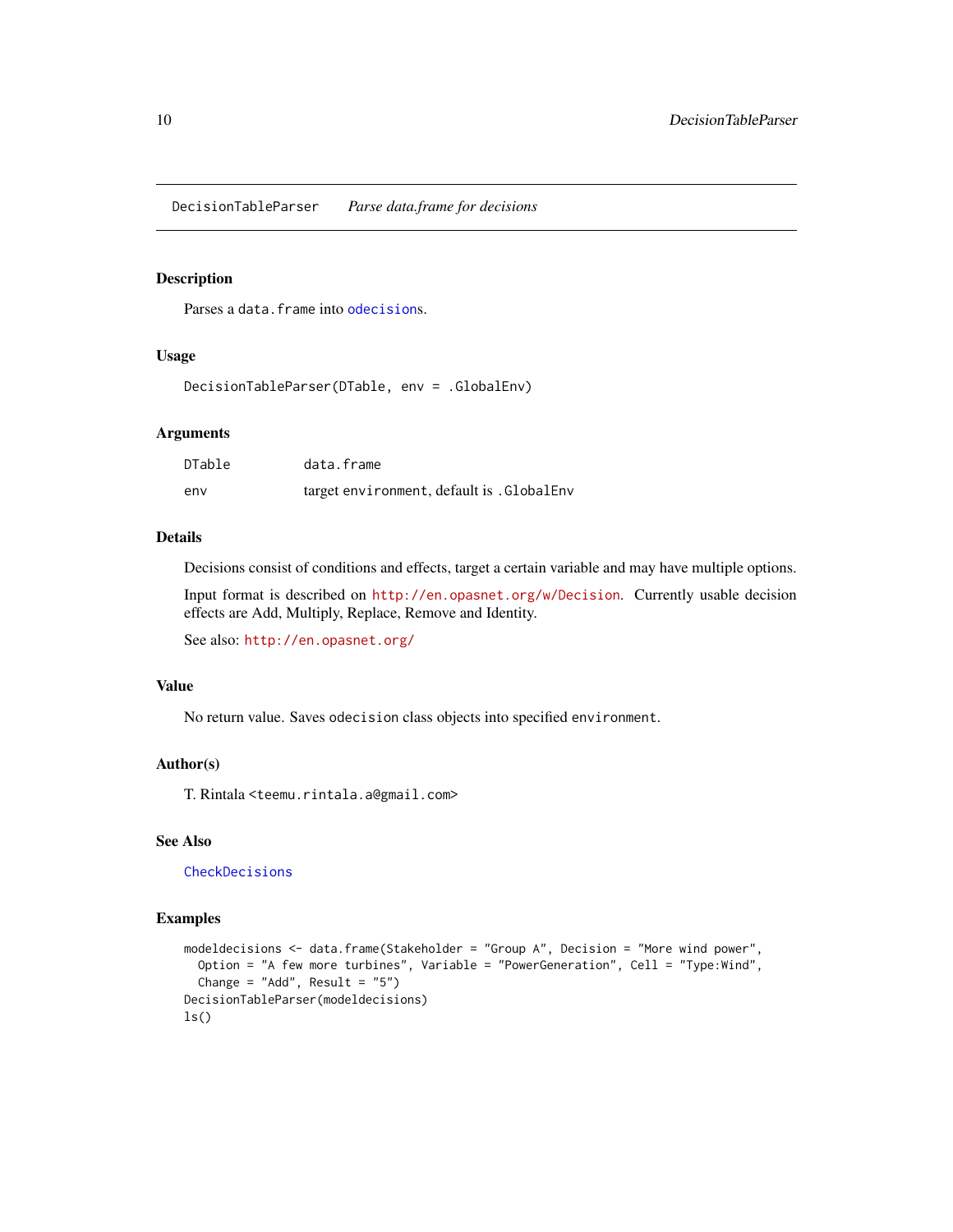<span id="page-10-1"></span><span id="page-10-0"></span>dropall *Dropall*

## Description

Drops unused factor levels in data.frames

### Usage

dropall(x)

## Arguments

x a data.frame

## Details

This function makes sure that the factor levels in a data. frame do not contain entries that have already been removed from the factor itself.

See also: <http://en.opasnet.org/>

## Value

data.frame

## Author(s)

J. Tuomisto <jouni.tuomisto@thl.fi>

```
a \leq - data.frame(A = c("a", "b"), B = c(1,1))
levels(a[[1]])
a \leftarrow a[-2, 1]levels(a[[1]])
a[[1]]
a <- dropall(a)
levels(a[[1]])
a[[1]]
```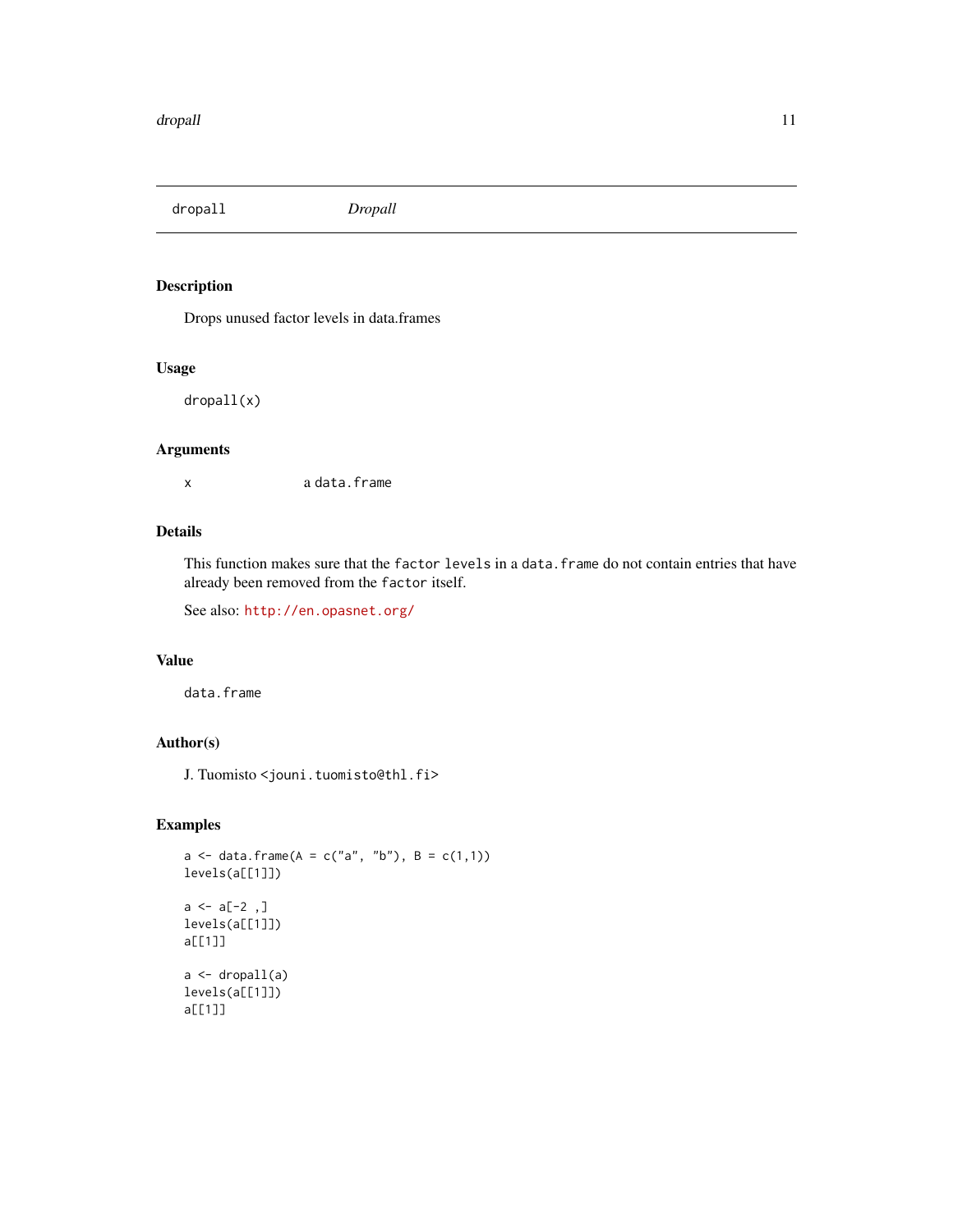<span id="page-11-1"></span><span id="page-11-0"></span>

Evaluate the output slot of an [ovariable](#page-34-1), which usually means recursively evaluating any dependent variables as well.

#### Usage

EvalOutput(variable, fillna = FALSE, indent = 0, verbose = FALSE,  $\ldots$ )

#### Arguments

| variable            | an ovariable                                                                                                                                    |
|---------------------|-------------------------------------------------------------------------------------------------------------------------------------------------|
| fillna              | if TRUE, fillna is attempted at the end                                                                                                         |
| indent              | internal integer argument used in verbose printing                                                                                              |
| verbose             | use TRUE to enable status messages while processing outputs and various checks                                                                  |
| $\cdot \cdot \cdot$ | arguments are passed on to ovariable formulas and to dependent EvalOutput<br>calls (recursivity), number of iterations (N) is commonly set here |

#### Details

EvalOutput automates most of the other features related to ovariable handling. It runs [ComputeDependencies](#page-5-1) first, produces a data. frame by combining the return values from [interpret](#page-16-1)ing the data slot and running the formula slot function, makes a "Source" -column to distinguish between the two "Results" and lastly [CheckMarginals](#page-1-1) is run on the variable (optionally also fillna).

Since EvalOutput is usually run on the end node of a model, there should not be inputs or decisions hence they are not checked for. In contrast ComputeDependencies runs all Checks besides CheckMarginals.

See also: <http://en.opasnet.org/>

#### Value

Returns the input ovariable with the output slot (re)defined.

## Author(s)

T. Rintala <teemu.rintala.a@gmail.com>

```
a \leq 0variable("a", data.frame(A = c("a", "b"), Result = c("1-2", "1-4")))
a \leftarrow EvalOutput(a, N = 10)
a@output
```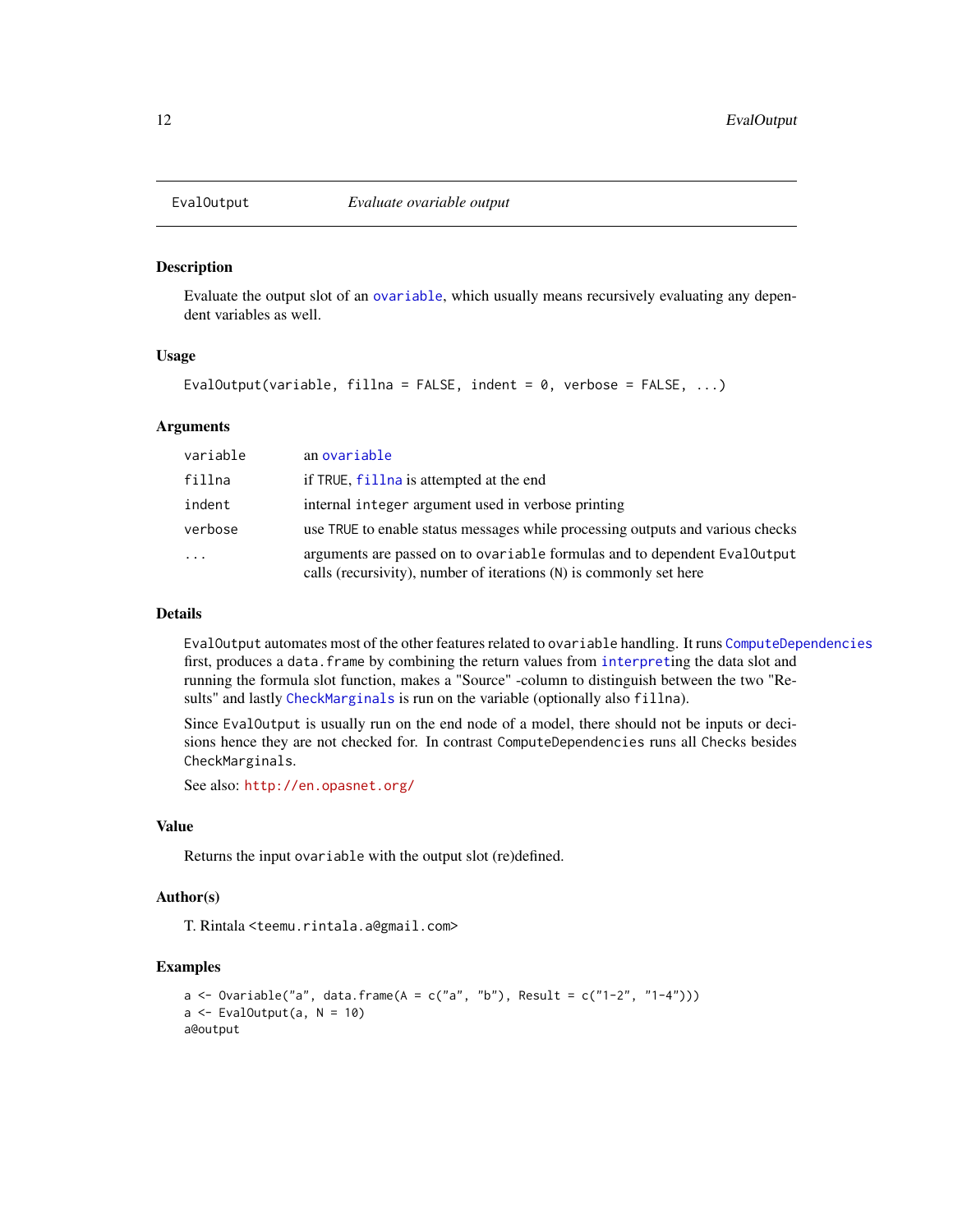<span id="page-12-1"></span><span id="page-12-0"></span>

Download a batch of R objects from Opasnet servers.

#### Usage

```
Fetch(dependencies, evaluate = FALSE, indent = 0, verbose = TRUE, ...)
Fetch2(\ldots)
```
#### Arguments

| dependencies | data. frame which defines variable names and "locations"                  |
|--------------|---------------------------------------------------------------------------|
| evaluate     | TRUE to run EvalOutput on each variable (non-ovariables are ignored)      |
| indent       | integer internal argument for verbose printing                            |
| verbose      | use TRUE to enable status messages in between fetches                     |
| $\cdots$     | excess arguments are ignored or passed to Eval Output if evaluate is TRUE |

#### Details

The input data.frame should have columns "Name" and at least one of "Key" and "Ident".

Key is the R-tools session identifier (shown at the end of the url). Ident should be in format <page\_id>/<code\_name>.

Fetch first checks if the variable (or something with the same name) is already available, if it is nothing will be done. If Key is defined (not NA or "") for a variable it takes precedence over Ident.

Fetch is run as first part of [ComputeDependencies](#page-5-1).

See also: <http://en.opasnet.org/>

## Value

No return value. Fetched variables are written in .GlobalEnv.

## Author(s)

T. Rintala <teemu.rintala.a@gmail.com>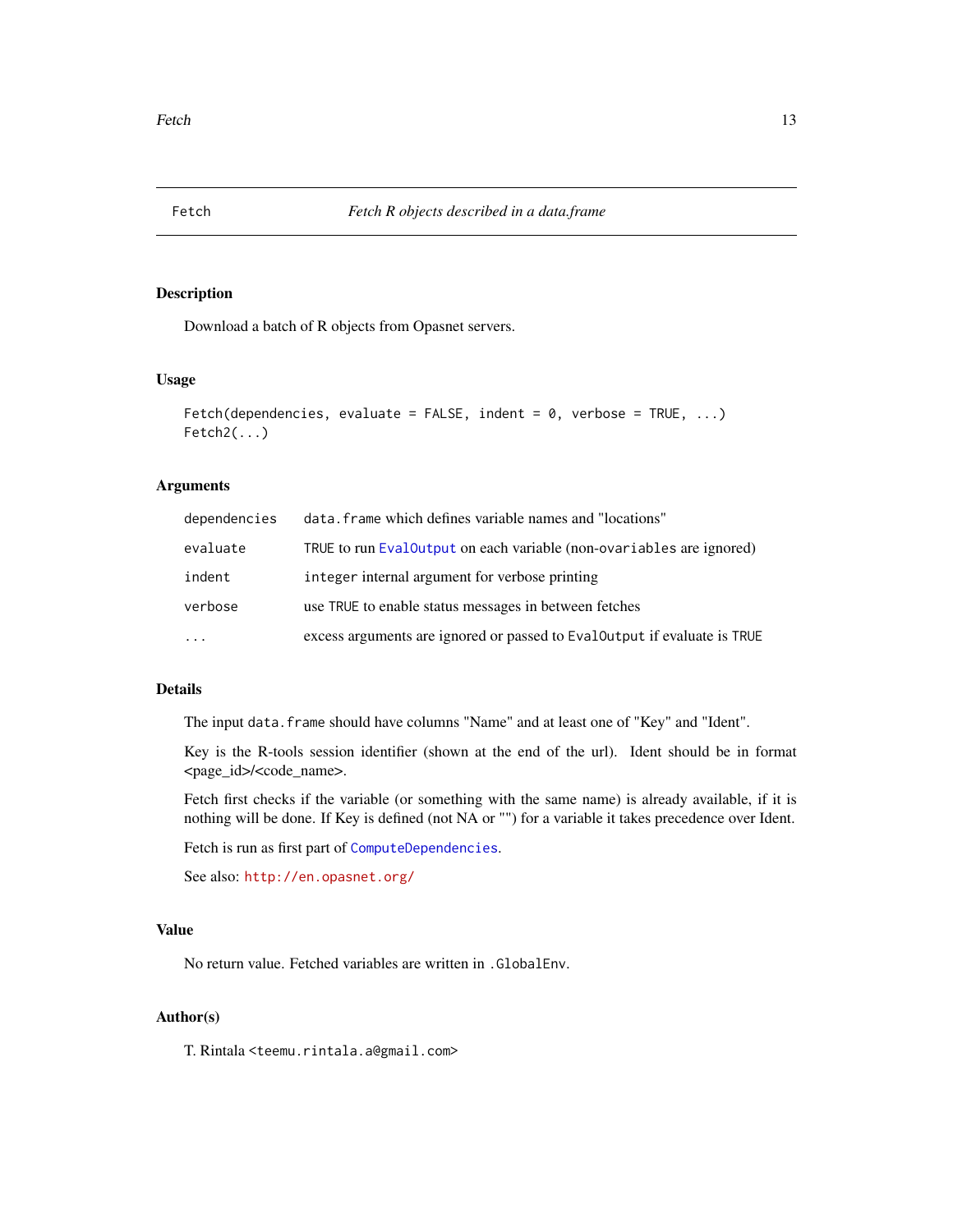#### Examples

```
deps <- data.frame(Name = "exposure", Key = "6WYTFxiZUIxiY8tw")
## Not run:
Fetch(deps)
exposure
## End(Not run)
# If variable exists
exposure <- 1
Fetch(deps)
exposure # by default existing variables are not changed
```
<span id="page-13-1"></span>fillna *Interpreting empty locations in indices*

#### Description

Copies result rows that have NAs as index values and replaces the index value with all available values of that index.

#### Usage

```
fillna(object, marginals)
```
#### Arguments

| object    | a data.frame to be filled                                                                |
|-----------|------------------------------------------------------------------------------------------|
| marginals | integer, positions of columns whose locations contain NAs that should be du-<br>plicated |

## Details

Runs [dropall](#page-10-1) before duplication to avoid unnecessary levels.

See also: <http://en.opasnet.org/>

## Value

Returns a data.frame

## Author(s)

J. Tuomisto <jouni.tuomisto@thl.fi>

```
a \leq -\text{data-frame}(A = c("a", "b", NA), B = c(1, 2, 3))fillna(a, 1)
```
<span id="page-13-0"></span>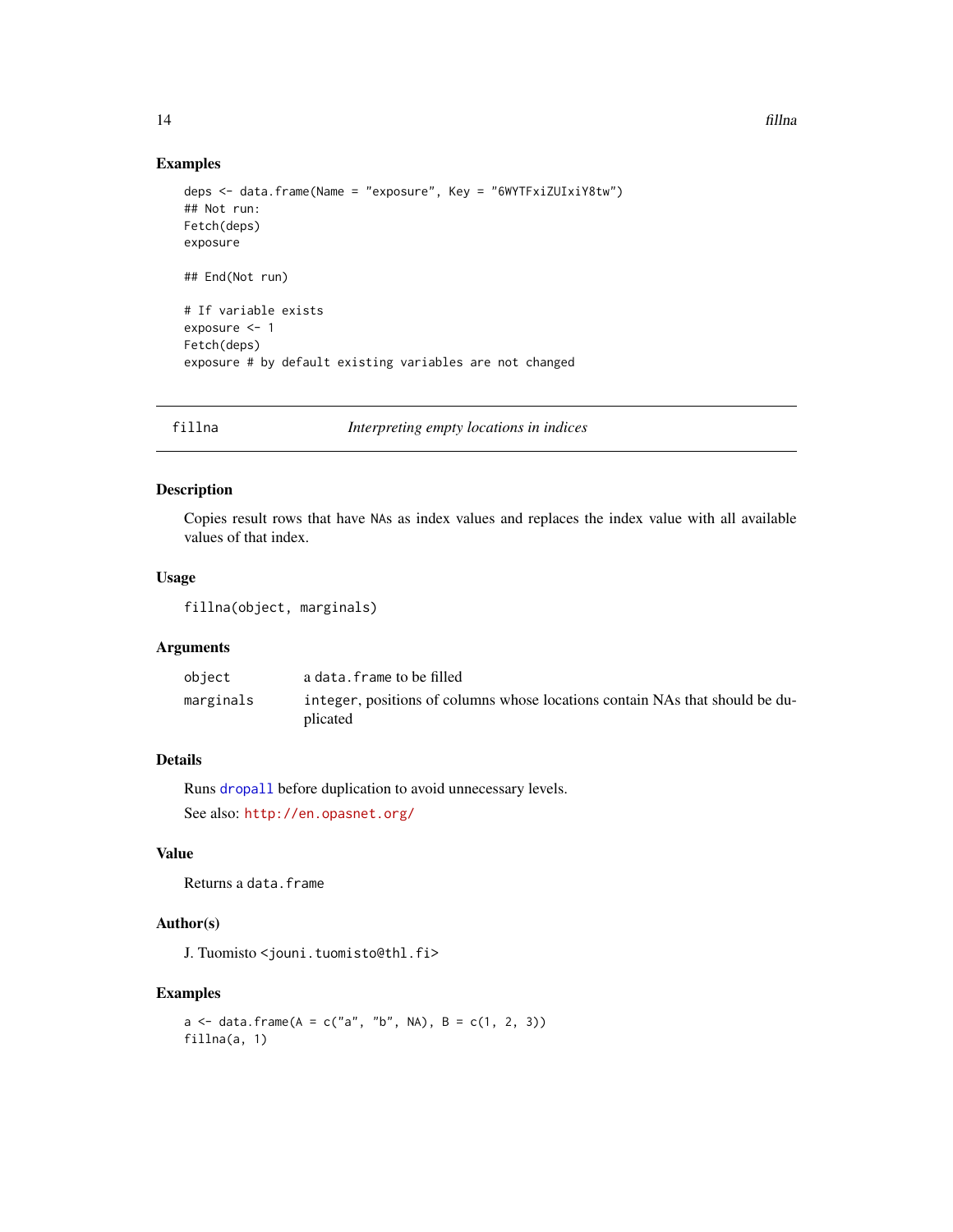<span id="page-14-0"></span>Currently there are only two GIS functions: one for producing spatial concentration maps (GIS.Concentration.matrix) and one for using spatial population data and concentration maps to calculate exposure (GIS.Exposure).

#### Usage

```
GIS.Concentration.matrix(Emission, LO, LA, distx = 10.5, disty = 10.5,
    resolution = 1, N = 1000, dbug = FALSE, ...)
GIS.Exposure(Concentration.matrix, dbug = FALSE, ...)
```
## Arguments

| Emission             | numeric, emission in any units; can be an ovariable as well                                                                 |
|----------------------|-----------------------------------------------------------------------------------------------------------------------------|
| Concentration.matrix |                                                                                                                             |
|                      | ovariable concentration matrix, usually produced by GIS. Concentration. matrix                                              |
| L <sub>0</sub>       | numeric, longitude corresponding to the center of the considered area (emission<br>source)                                  |
| LA                   | numeric, latitude corresponding to the center of the considered area (emission<br>source)                                   |
| distx                | numeric, maximum distance from center on the x axis of the area, 10.5 corre-<br>sponds to the source-receiver-matrices used |
| disty                | numeric, maximum distance from center on the y axis of the area, 10.5 corre-<br>sponds to the source-receiver-matrices used |
| resolution           | numeric, size of the grid, default 1 is 1km x 1km grid                                                                      |
| N                    | integer, number of iterations to run                                                                                        |
| dbug                 | use TRUE to turn debug prints on                                                                                            |
| .                    | excess arguments are ignored or passed to tidy on data download                                                             |

#### Details

The concentration matrix is computed using PILTTI source-receiver-matrices ([http://en.opasnet.](http://en.opasnet.org/w/Piltti_source-receptor_matrix) [org/w/Piltti\\_source-receptor\\_matrix](http://en.opasnet.org/w/Piltti_source-receptor_matrix)). They are originally for modeling PM2.5 distributions in a few Finnish cities between the years 2000 and 2003. To produce a rudimentary probability distribution these matrices are randomized between iterations.

Exposure is calculated by matching a concentration matrix to Finnish population data ([http://en.](http://en.opasnet.org/w/Special:Opasnet_Base?id=op_en2949.2012) [opasnet.org/w/Special:Opasnet\\_Base?id=op\\_en2949.2012](http://en.opasnet.org/w/Special:Opasnet_Base?id=op_en2949.2012)).

LA and LO are not required arguments for exposure, but speed the computation significantly.

See also: <http://en.opasnet.org/>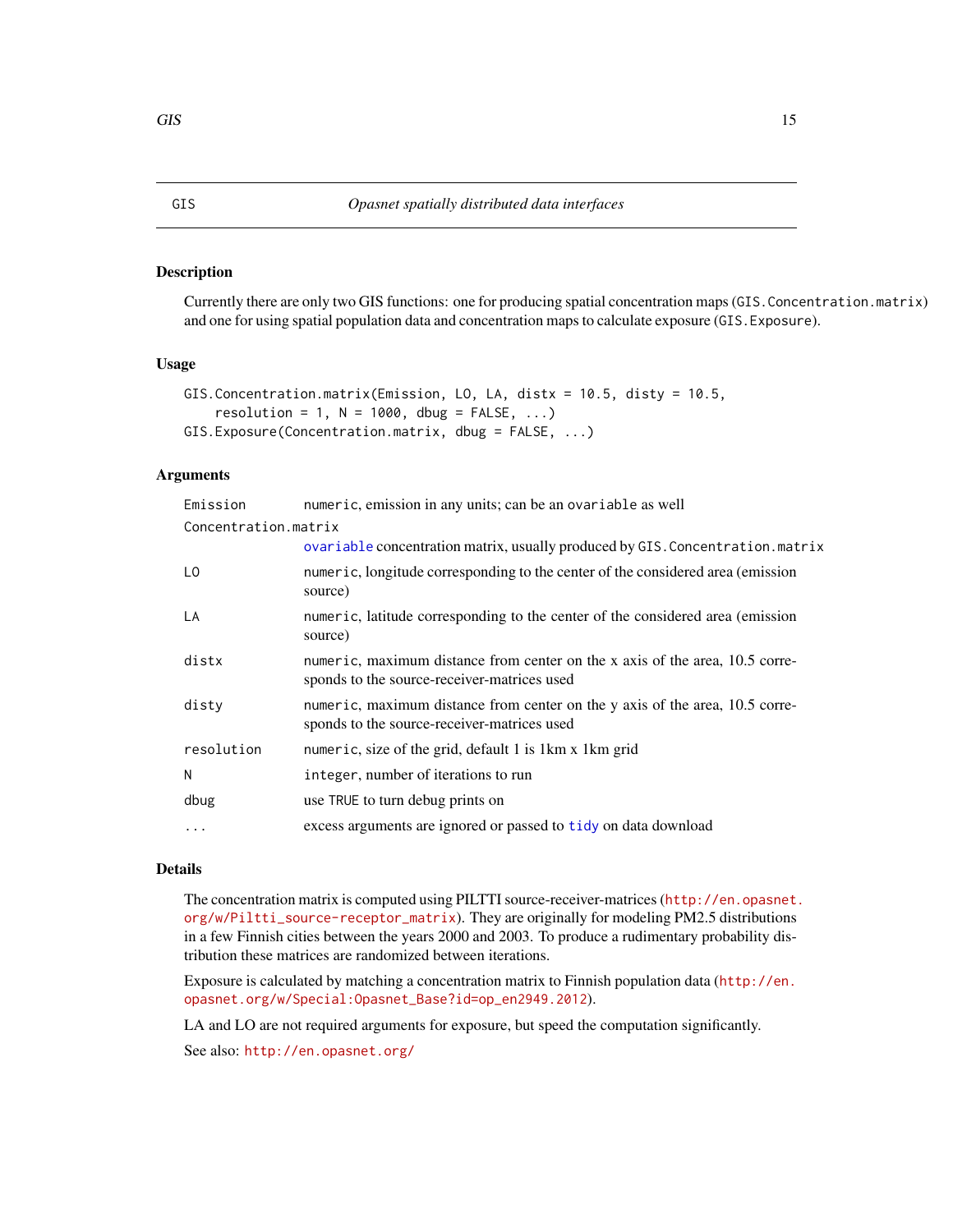## Value

GIS.Concentration.matrix returns an ovariable whose output is a grid defined as bins for coordinates.

GIS.Exposure returns an ovariable whose output is concentration \* population. All population data that matches cells defined by the concentration matrix is included in the output.

## Author(s)

T. Rintala <teemu.rintala.a@gmail.com>

```
## Not run:
# Excerpt from http://en.opasnet.org/w/Health_impacts_of_fine_particles_in_Rauma
# (not evaluated)
# Paasto Emissions
Paasto <- new(
"ovariable",
name = "Paasto",
dependencies = data.frame(Name = "tieliikennepaastot", Key = "0194s0uuucjxq8Wi"),
formula = function(dependencies, ...) {
ComputeDependencies(dependencies, ...)
# Muutetaan paivapaasto vuosipaastoksi ja grammat tonneiksi
out <- tieliikennepaastot * 365 * 1E-6
return(out)
}
\lambda# Muita tarpeellisia arvoja Other important values
bg.mort <- 45182 / 5203826 # same values as used in PILTTI
## J. T. Tuomisto, A. Wilson, et al. Uncertainty in mortality response to
## airborne fine particulate matter... 2008
erf <- 0.0097
# unit: m^3 /ug
# Ovariablet
## Pitoisuudet Concentrations
Pitoisuus <- new(
"ovariable",
name = "Pitoisuus",
dependencies = data.frame(
Name = c("Paasto", "LO", "LA")
),
```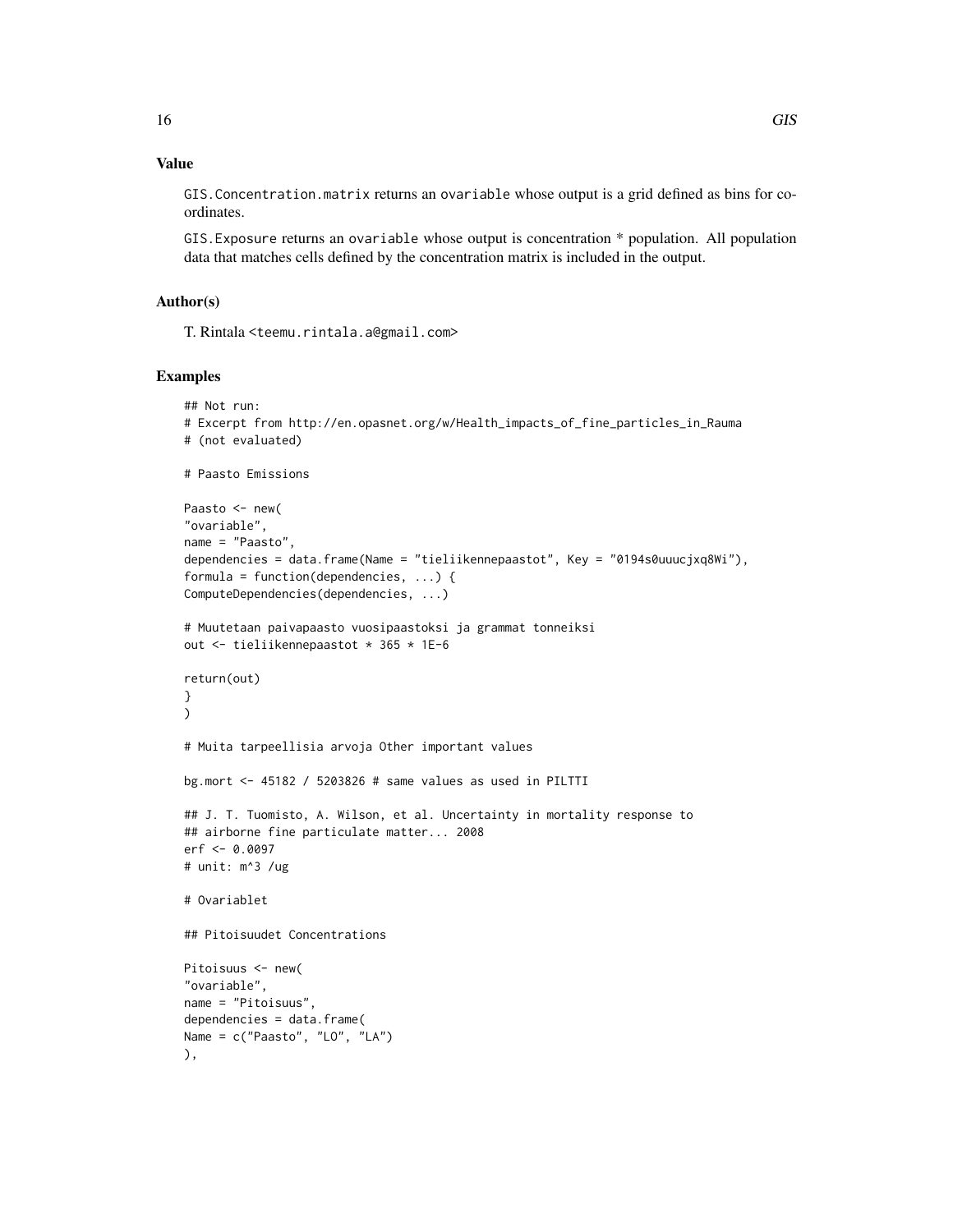#### <span id="page-16-0"></span>interpret that the contract of the contract of the contract of the contract of the contract of the contract of the contract of the contract of the contract of the contract of the contract of the contract of the contract of

```
formula = function(dependencies, ...) {
ComputeDependencies(dependencies, ...)
temp <- GIS.Concentration.matrix(Paasto, LO, LA, ...)
return(temp)
}
\mathcal{L}## Altistuminen Exposure
Altistuminen <- new(
"ovariable",
name = "Altistuminen",
dependencies = data.frame(
Name = c("Pitoisuus", "LO", "LA")
),
formula = function(dependencies, ...) {
ComputeDependencies(dependencies, ...)
out <- GIS.Exposure(Pitoisuus, LO, LA, ...)
return(out)
}
)
## End(Not run)
```
<span id="page-16-1"></span>

#### interpret *Parse human readable distribution definitions*

#### Description

Interpret textual data into probability distributions using regular expressions.

#### Usage

```
interpret(idata, N = NULL, rescol = "Result", dbug = FALSE, ...)
```
## Arguments

| idata  | input, character or data. frame             |
|--------|---------------------------------------------|
| N      | number of iterations                        |
| rescol | name of result column, defaults to "Result" |
| dbug   | use TRUE to turn on debug prints            |
|        | excess arguments are ignored                |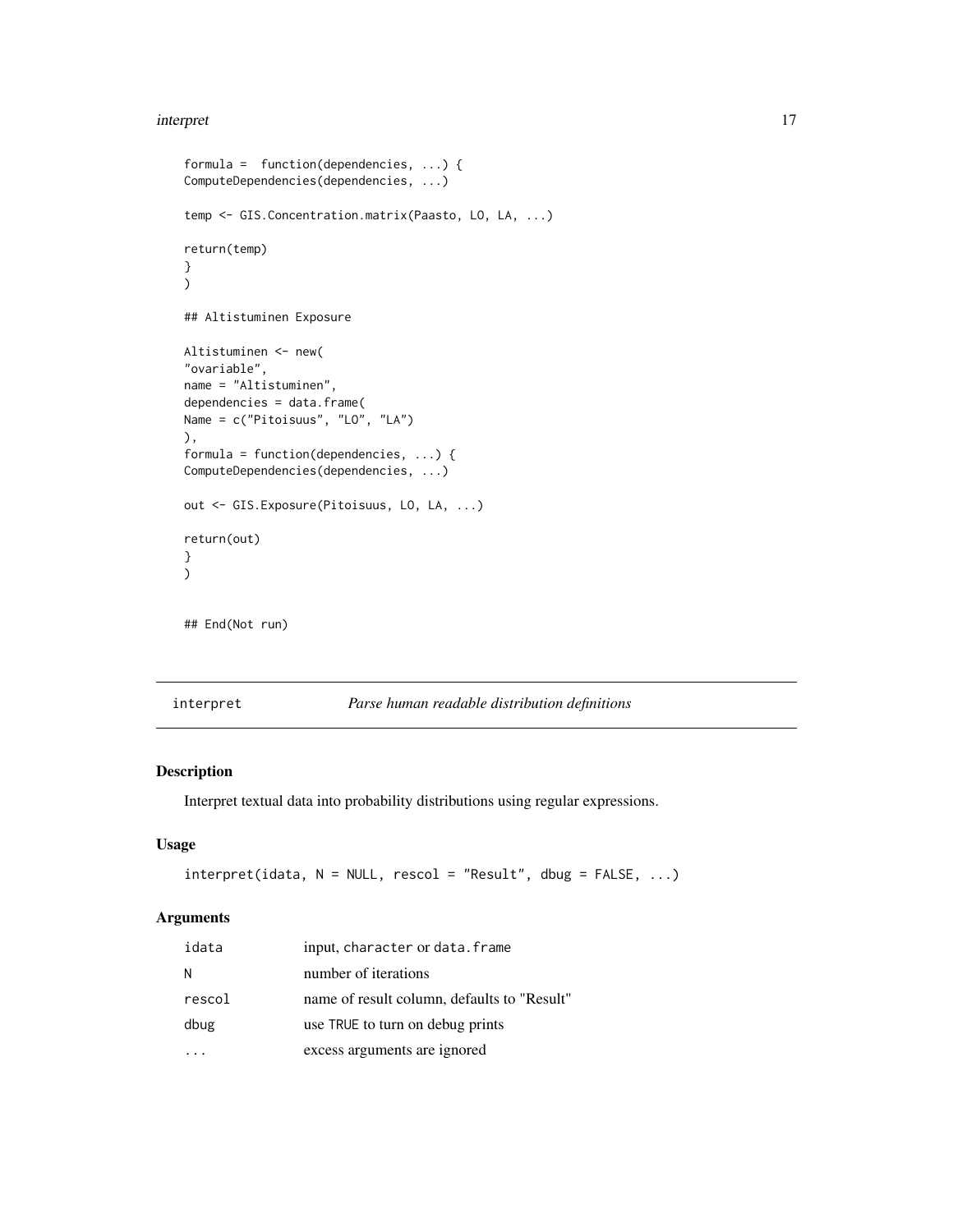## Details

Interpretation rules are as follows: Empty space is stripped away. "X-Y" defines a uniform distribution between X and Y, if Y/X is greater than 100 then logarithmic uniform distribution is assumed. Negative X and Y are determined by the number of "-": if  $2$ , X is negative; if  $3$ , both are.

"<X" defines a uniform distribution between 0 and X.

"X+-Y" defines a normal distribution with mean X and sd Y.

"X(Y-Z)" defines a normal distribution where Y-Z is assumed the 95-percent confidence interval, from which sd is determined.

If distance from mean to the higher boundary is 50-percent higher than to lower boundary log normality is assumed.

"X:Y:Z" defines a triangular distribution with min, mode and max (can be given in any order).

"X1;X2;...;Xn" defines a random unbiased sample (with replacement) between the given elements. Numeric values are left as is.

See <http://en.opasnet.org/w/Interpret> for a table.

See also: <http://en.opasnet.org/>

#### Value

Returns a data.frame with an "Iter" column added. Uninterpretable values are converted to NAs.

#### Author(s)

T. Rintala <teemu.rintala.a@gmail.com>

#### Examples

```
interpret(c("1-4", "1-1000"), N = 5)
```
<span id="page-17-1"></span>oapply *Apply for ovariables*

## **Description**

Use tapply on the output slot

#### Usage

```
oapply(X, INDEX = NULL, FUN = NULL, cols = NULL, drop_na = TRUE,use_aggregate = TRUE, ..., simplify = TRUE)
o \text{apply}(X, \text{cols}, \text{FUN} = "sum", \ldots)
```
<span id="page-17-0"></span>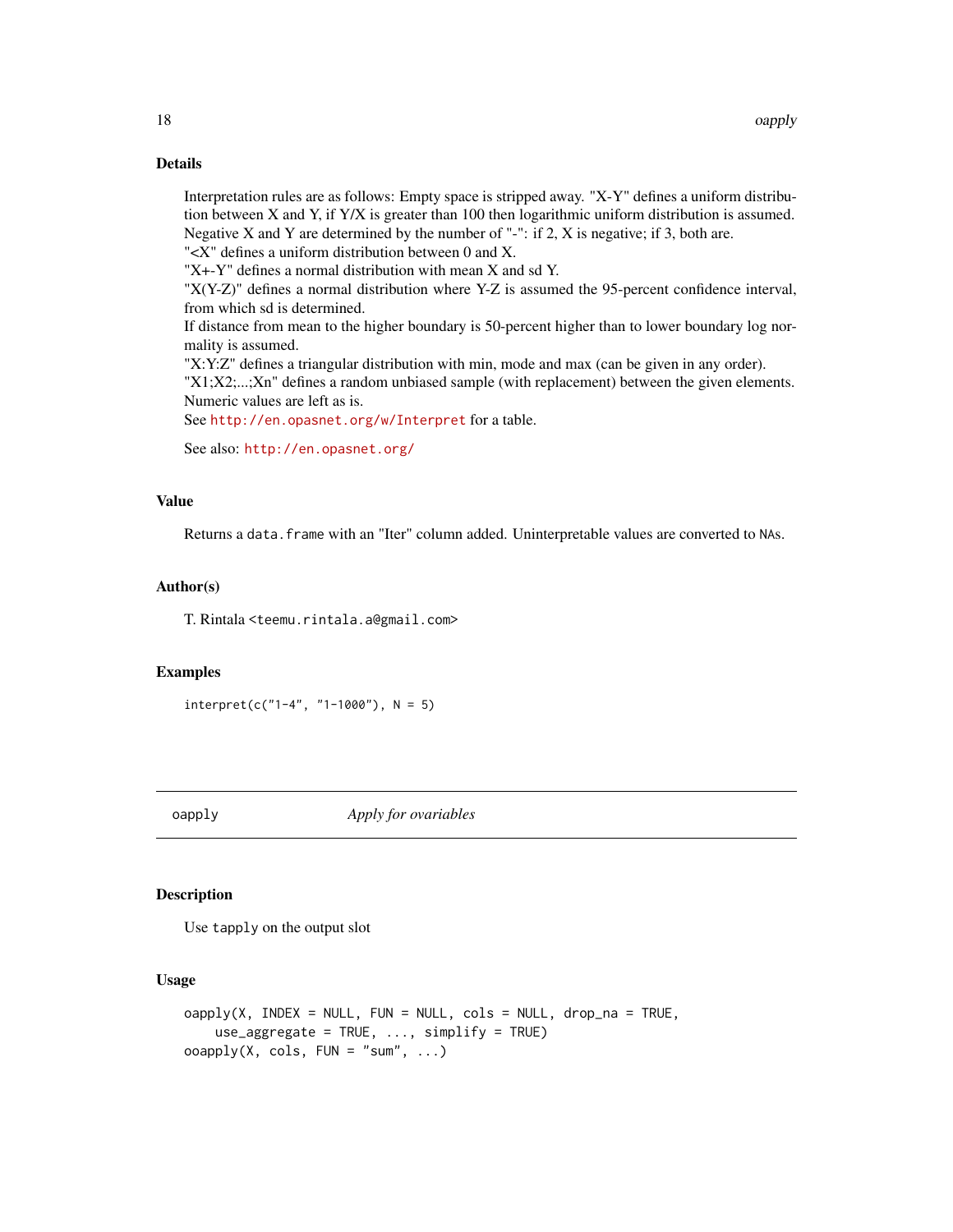#### <span id="page-18-0"></span>objects and the set of the set of the set of the set of the set of the set of the set of the set of the set of the set of the set of the set of the set of the set of the set of the set of the set of the set of the set of t

#### **Arguments**

| X             | an ovariable                                                                                               |
|---------------|------------------------------------------------------------------------------------------------------------|
| <b>INDEX</b>  | list of factors, like tapply                                                                               |
| <b>FUN</b>    | function to apply, ooapply takes character input (Only "sum", "mean", "min",<br>"max" and "prod" allowed.) |
| cols          | names of columns to be removed (reverse INDEX)                                                             |
| drop_na       | if TRUE removes NA from the result automatically                                                           |
| use_aggregate | if TRUE uses aggregate to perform apply, which is considerably faster with<br>sparse variables             |
| $\ddotsc$     | optional arguments to FUN                                                                                  |
| simplify      | like tapply                                                                                                |

## Details

See also: <http://en.opasnet.org/>

## Value

Returns an ovariable, with output slot tapplied and marginal adjusted accordingly. ooapply is a memory-saving variant of oapply when there is exactly one row for each unique combination. oapply with use\_aggregate is fastest in most cases. Any extraneous columns are lost, as with [tapply](#page-0-0) and [aggregate](#page-0-0).

#### Author(s)

T. Rintala <teemu.rintala.a@gmail.com>

#### Examples

```
a \leq new("ovariable", name = "a", output = data-frame(A = c("a", "a", "b", "b"),B = c("1", "2", "1", "2"), aResult = 1:4), marginal = c(TRUE, TRUE, FALSE))
oapply(a, FUN = sum, cols = "A")
oapply(a, a@output[c("A")], sum)
```
objects *Server side shared R objects*

## <span id="page-18-1"></span>Description

Library for using R objects (like [ovariable](#page-34-1)s.) stored in Opasnet R server. Also includes basic encryption and decryption functionality for R objects.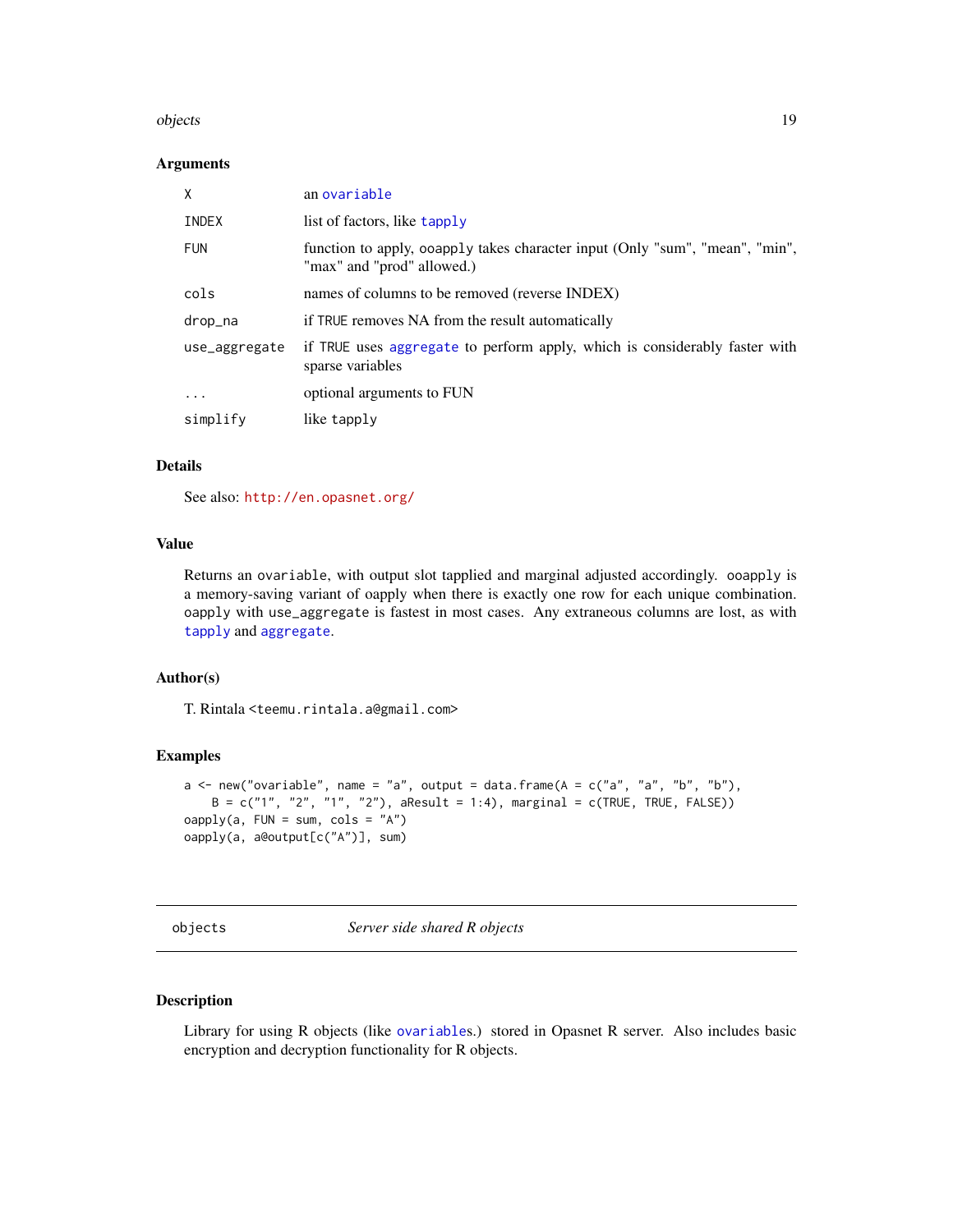20 objects and the contract of the contract of the contract of the contract of the contract of the contract of

## Usage

```
objects.encode(obj, key)
objects.decode(eobj, key)
objects.get(token, print_names = TRUE)
objects.latest(page_ident, code_name, verbose = FALSE, ...)
objects.put(..., list = character())objects.store(..., list = character(), verbose = FALSE)
```
#### Arguments

| obj         | Any R object.                                                                                                        |
|-------------|----------------------------------------------------------------------------------------------------------------------|
| eobj        | An encoded object returned by objects. encode function.                                                              |
| kev         | Key string to encode or decode objects. Must be 16,32 or 64 characters in length.                                    |
| token       | R-tools run token string to identify a stored object on Opasnet R server.                                            |
| print_names | if TRUE prints the names of all the downloaded objects (sets load (verbose = TRUE))                                  |
| page_ident  | Opasnet Media Wiki page identifier (e.g. op_en1390).                                                                 |
| code_name   | Name of the R code block in Opasnet Media Wiki (the name argument in rcode<br>tag).                                  |
| verbose     | Flag to set more verbose output (for debug purposes).                                                                |
| $\ddots$ .  | Objects will be passed straight to R core save function. In case of objects, latest<br>are passed on to objects.get. |
| list        | List will be passed straight to R core save function.                                                                |
|             |                                                                                                                      |

## Details

The main purpose of this library is to provide means to store R objects to Opasnet R server for later use. This is specifically useful and embraced in Opasnet R ecosystem where this library is mainly used for storing and fetching [ovariable](#page-34-1)s. Storing objects is currently only possible within Opasnet Media Wiki environments (using R code inside rcode tags), but reading objects stored by running code within public wikis is also possible from local R-installation.

Besides object storing, this library provides basic functionality to encode and decode R objects. This is done by using R base serialization functions and digest library. Objects given to objects.encode will be encoded by using AES function in "ECB" mode. Longer key (16, 32 or 64 characters) obviously means more secured encryption too. Same key must be used for both encryption and decryption.

See also: <http://en.opasnet.org/>

## Value

|                              | objects encode Returns encoded object to be decoded with objects decode and given key. |  |
|------------------------------|----------------------------------------------------------------------------------------|--|
|                              | objects decode Returns decoded object, as it was before encoding with objects encode.  |  |
| objects.get                  | Returns object or objects stored to Opasnet R server.                                  |  |
|                              | objects. Latest Returns object or objects stored to Opasnet R server.                  |  |
| objects.put No return value. |                                                                                        |  |
|                              | objects.store Returns token to identify stored objects on R server.                    |  |

<span id="page-19-0"></span>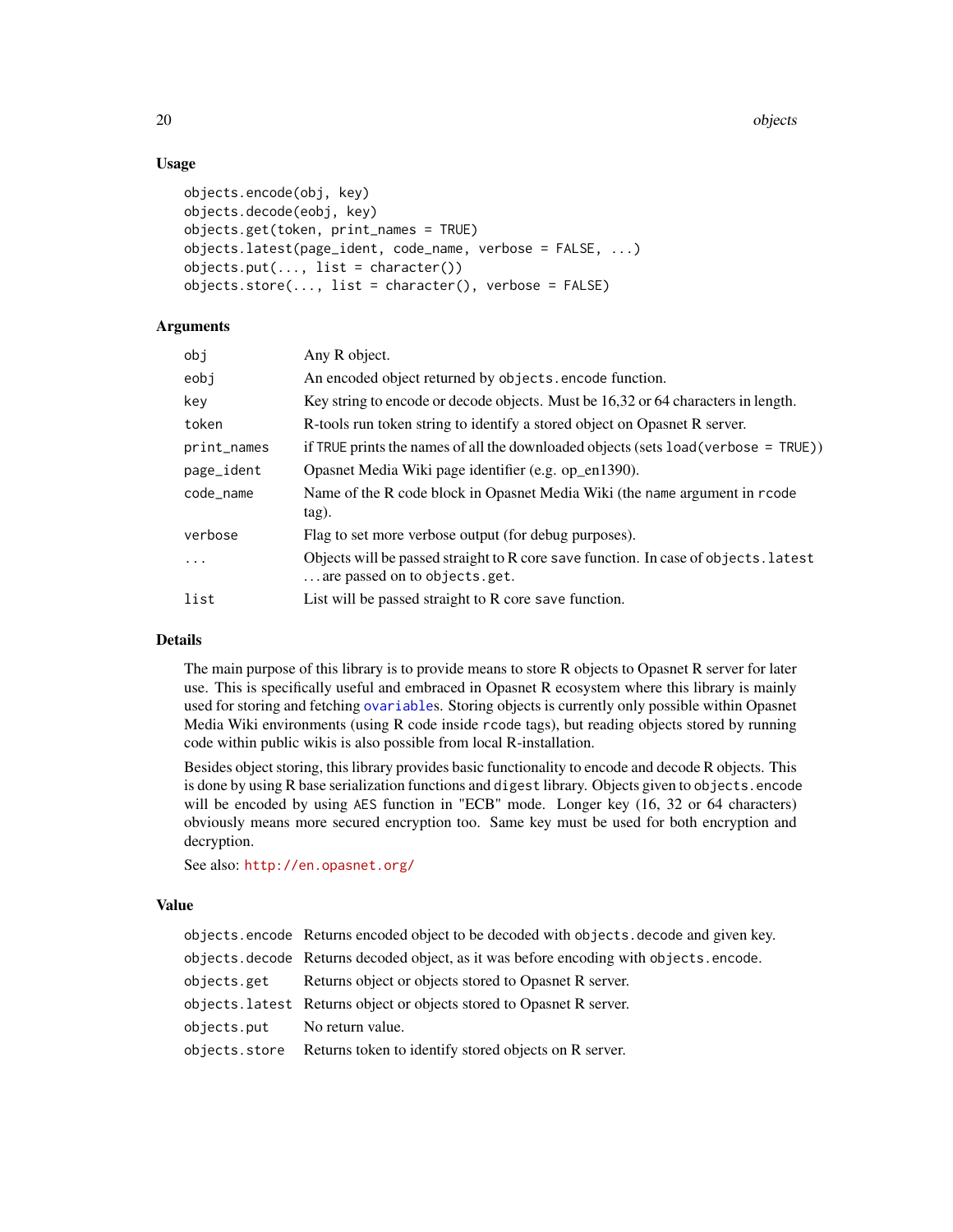<span id="page-20-0"></span>odag 21 and 22 and 22 and 22 and 22 and 22 and 22 and 22 and 22 and 22 and 22 and 22 and 22 and 22 and 22 and 22 and 22 and 22 and 22 and 22 and 22 and 22 and 22 and 22 and 22 and 22 and 22 and 22 and 22 and 22 and 22 and

## Author(s)

E. Happonen <einari.happonen@thl.fi>

#### See Also

```
load
save
serialize
AES
```
## Examples

```
# Within Opasnet only! Let's assume that the (en.opasnet.org) page identifier -
# where to code is - would be "Op_en1390" and code name "objs_save_test".
x <- stats::runif(20)
y \le - list(a = 1, b = TRUE, c = "Jeah baby jeah!")
## Not run:
objects.store(x, y)
## End(Not run)
# Fetching can be done also from local R installation.
## Not run:
objects.latest("Op_en1390","objs_save_test")
## End(Not run)
print(x)
print(y)
# Object encrypt and decrypt
key <- "1234567890abcdef"
eobj <- objects.encode(y, key)
print(eobj)
obj <- objects.decode(eobj, key)
print(obj)
```
odag *Directed Acyclic Graph Visualization of Ovariables*

## Description

Makes a directed acyclic graph (DAG) out of all ovariables and their dependencies in the global environment.

#### Usage

 $odag(plotting = TRUE, ...)$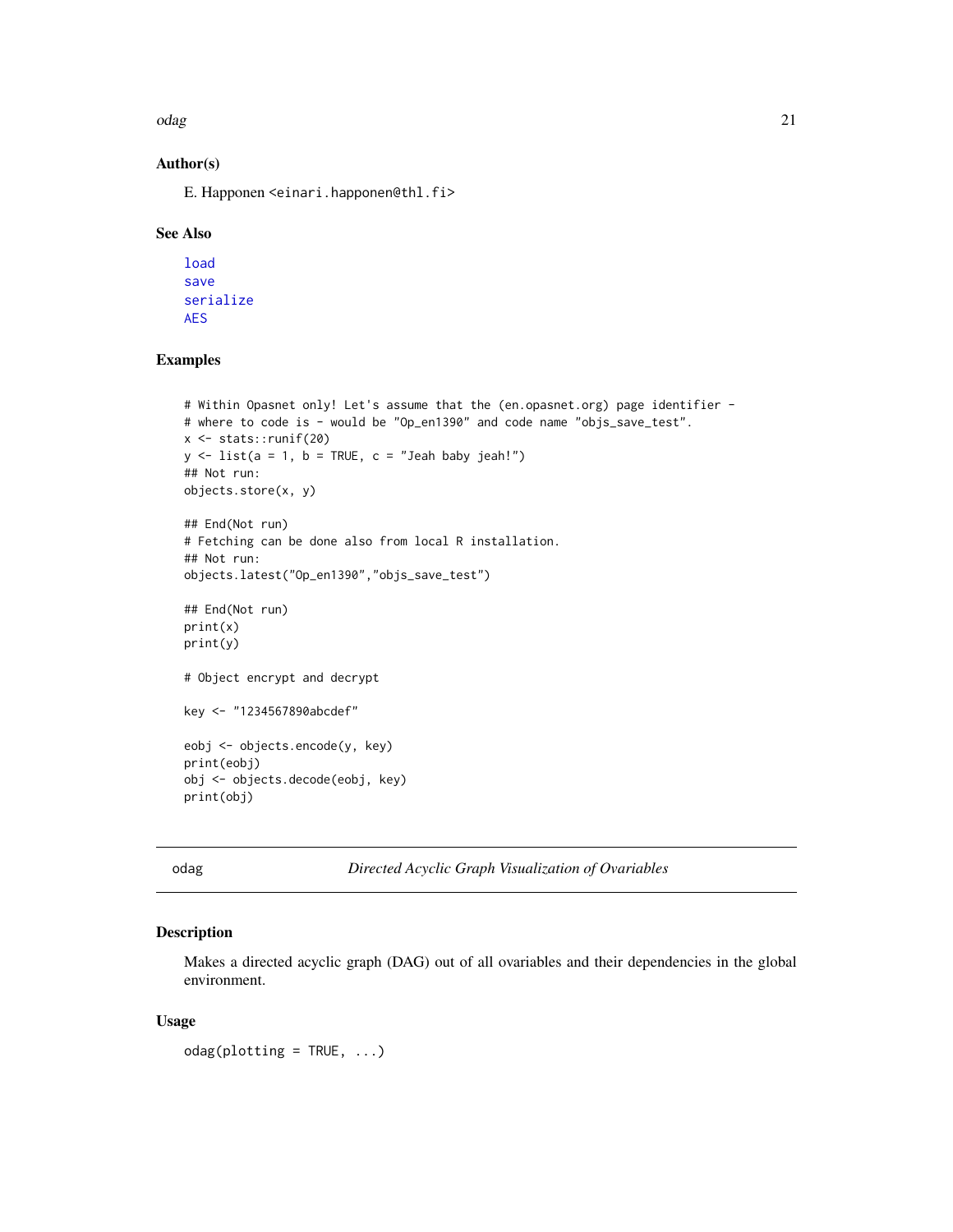<span id="page-21-0"></span>22 odebug

#### Arguments

| plotting | plots the DAG if TRUE, else returns graph.data.frame |
|----------|------------------------------------------------------|
| .        | ignored                                              |

## Details

Finds all [ovariables](#page-34-2) in .GlobalEnv, finds edges (dependencies) between them and uses [igraph](#page-0-0) to produce a DAG.

See also: <http://en.opasnet.org/>

## Value

Nothing or a [graph.data.frame](#page-0-0).

#### Author(s)

J. Tuomisto <jouni.tuomisto@thl.fi>

odebug *Debugging ovariables*

## Description

Check shared indices, dropped locations and some statistical metrics

#### Usage

odebug(x, variance = FALSE)

## Arguments

| X        | ovariable to be debugged                                               |
|----------|------------------------------------------------------------------------|
| variance | If TRUE runs variance analysis between indices of the given ovariable. |

#### Details

Checks output lengths, number of NAs, common and matching marginals, missing locations in common marginals and performs variance analysis if required. Variance analysis is only performed up to second order, the intended use is to quantify overlap between indices.

## Value

List of outputs.

#### Author(s)

T. Rintala <teemu.rintala.a@gmail.com>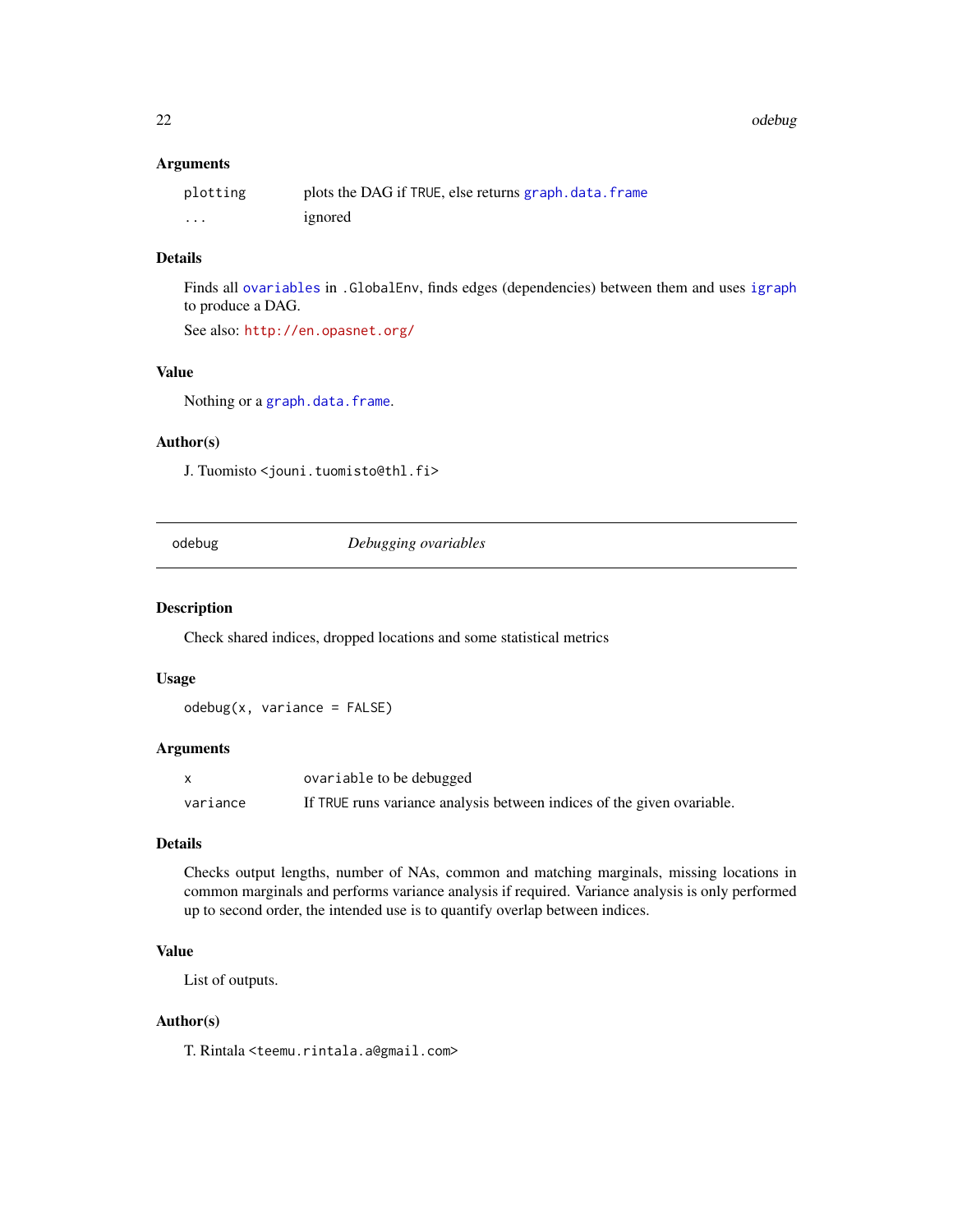## <span id="page-22-0"></span>odecision-class 23

#### Examples

```
test <- data.frame(
 A = C("x", "y", "z"),
 B = rep(c("a", "b", "c"), each = 3),C = \text{rep}(c("1", "2", "3"), each = 3*3),
 testResult = runif(1*3*3*3))
test <- Ovariable(
 name = "test",
 output = test,
 marginal = c(TRUE, TRUE, TRUE, FALSE)
)
odebug(test, variance = TRUE)
```
<span id="page-22-1"></span>odecision-class *Class* "odecision"

## <span id="page-22-2"></span>Description

Definition container for [CheckDecisions](#page-1-1)

#### Details

Usually odecisions are created by [DecisionTableParser](#page-9-1) using a full decision table that includes condition and effect descriptions in standard form. Odecisions created by DecisionTableParser do not have condition or effect defined. Instead [CheckDecisions](#page-1-1) does the final parsing into preset effects and conditions. For non-standard conditions and effects decisions can be defined using the new("odecision", ...) call.

See also: <http://en.opasnet.org/>

#### Objects from the Class

Objects can be created by calls of the form new("odecision", ...).

#### Slots

- dectable: Object of class "data.frame" describes the decisions and their relevant options. It is merged with the output slot data.frame of an [ovariable](#page-34-1)
- condition: Object of class "list" contains functions which return a logical vector that should indicate the relevant rows to be affected by a decision-option combination.
- effect: Object of class "list" contains functions which describe the effects of the decision on relevant rows of the output.

#### Methods

No methods defined with class "odecision" in the signature.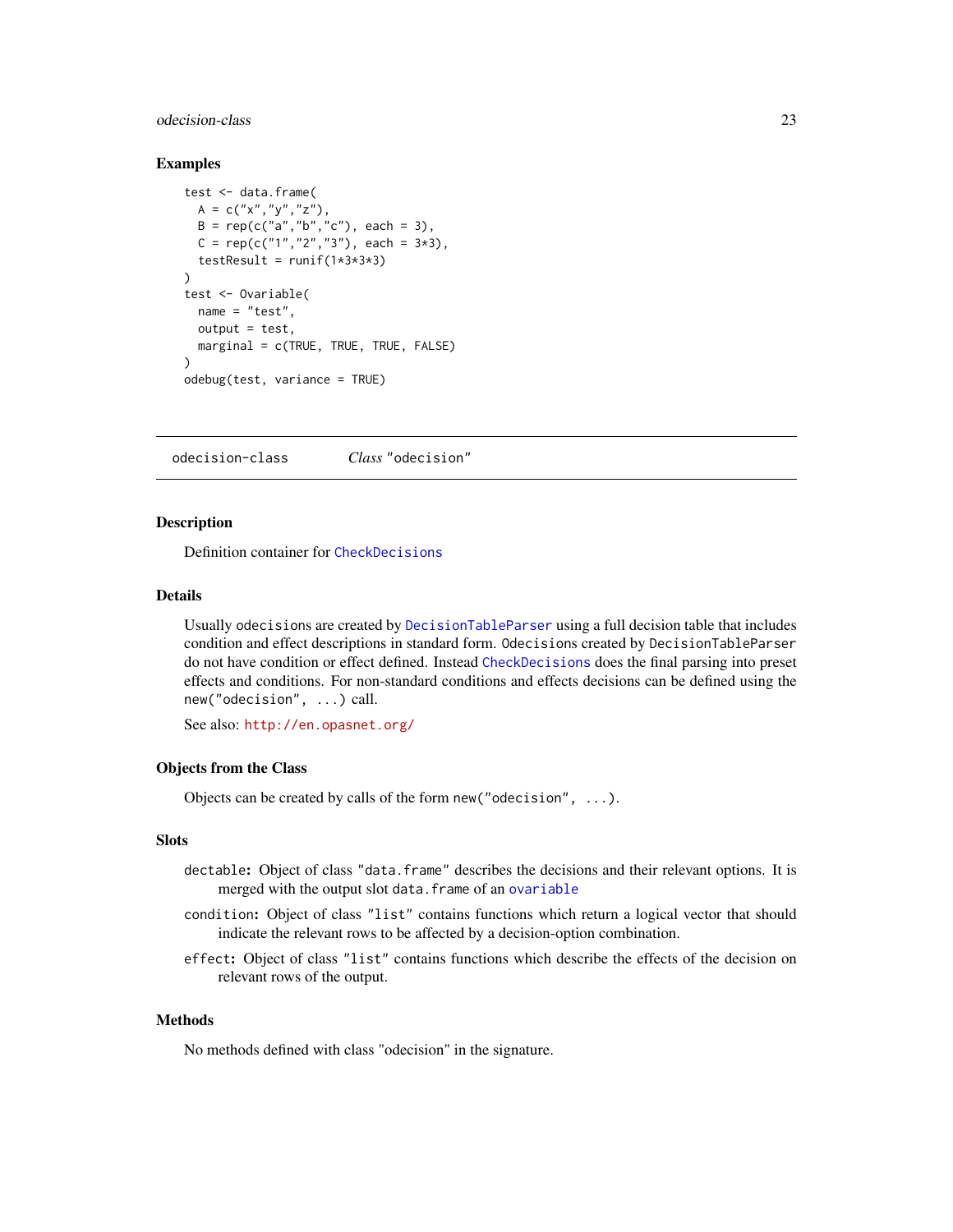#### <span id="page-23-0"></span>Author(s)

T. Rintala <teemu.rintala.a@gmail.com>

odist *Random sampling using ovariables as parameters*

#### Description

Currently there are only GIS functions for producing spatial concentration maps (GIS.Concentration.matrix) and using (closed) spatial population data to calculate exposure (GIS.Exposure).

### Usage

odirichlet(a,  $n = 0, ...$ )

## Arguments

| a        | ovariable containing distribution parameters               |
|----------|------------------------------------------------------------|
| n        | numeric, number of samples. If 0, open SN is used instead. |
| $\cdots$ | arguments passed to <b>oapply</b>                          |

## Details

Odirichlet is based on functions ddirichlet and rdirichlet from gtools dirichlet.R (originally contributed by Ian Wilson). The "Dirichlet function" is the multidimensional generalization of the beta distribution: it's the Bayesian canonical distribution for the parameter estimates of a multinomial distribution. Odirichlet samples from the dirichlet distribution given parameter vectors that are processed by oapply.

## Value

ovariable

#### Author(s)

T. Rintala <teemu.rintala.a@gmail.com>

```
openv$N <- 5
test <- Ovariable(
output=data.frame(
a = 1:4,
b = rep(leftters[1:4], each = 4),c = rep(toupper(leftters[1:4]), each = 4<sup>2</sup>),Result = 1:(4^{x}3)),
marginal=c(rep(TRUE, 3), FALSE))
```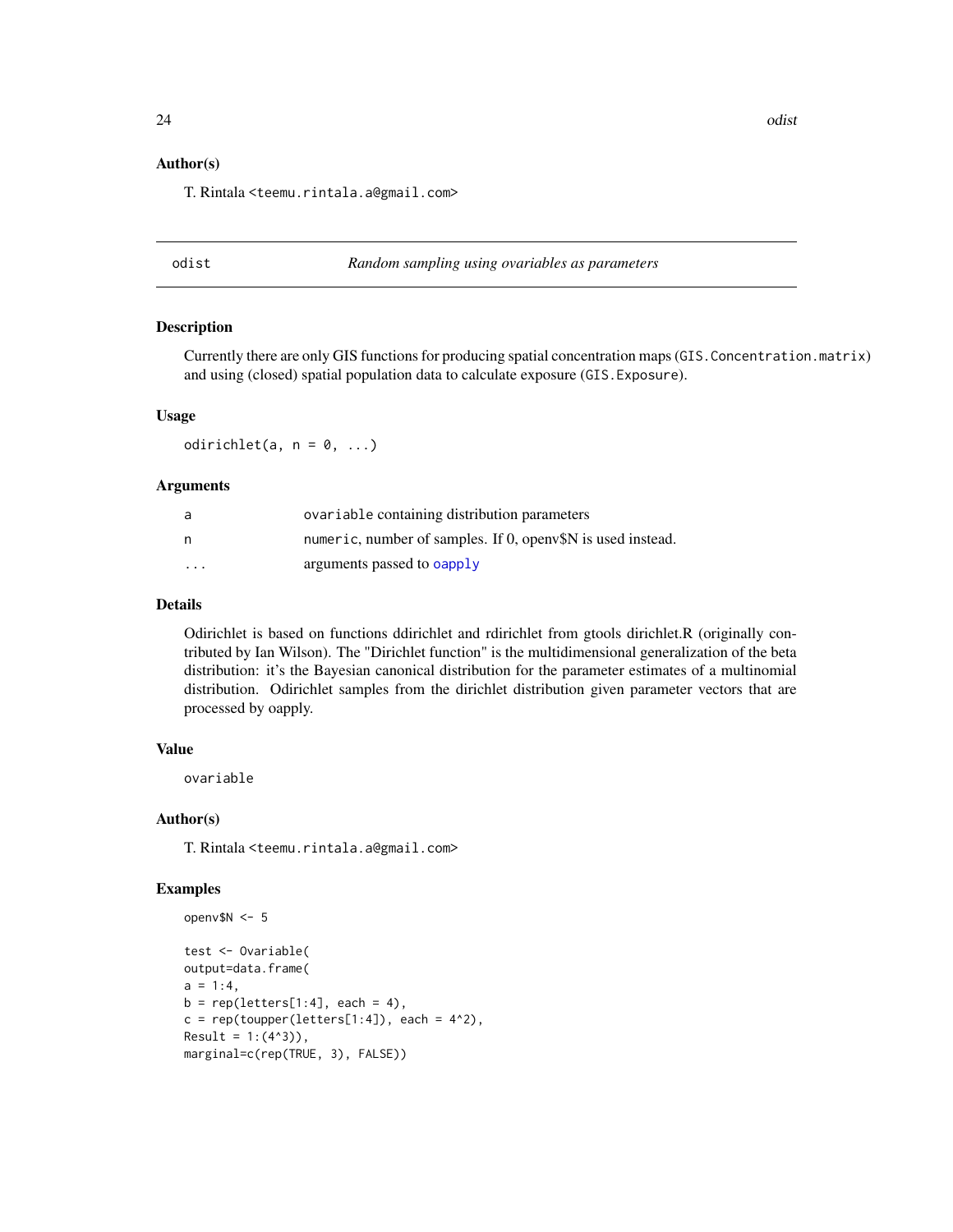#### <span id="page-24-0"></span>opasnet 25

```
out <- odirichlet(test, cols = "a")
\text{oapply}(\text{out}, \text{FUN} = \text{sum}, \text{cols} = "a")test <- Ovariable(
output=data.frame(
a = 1:4,
b = rep(leftters[1:4], each = 4),Iter = rep(toupper(leters[1:4]), each = 4^2),Result = 1: (4<sup>4</sup>3)),marginal=c(rep(TRUE, 3),FALSE))
out <- odirichlet(test, cols = "a")
oapply(out, FUN = sum, cols = "a")
```
opasnet *Importing files from Opasnet*

#### Description

Functions for downloading files from Opasnet Media Wiki environments.

#### Usage

```
opasnet.data(filename, wiki = "", unzip = "")
opasnet.csv(filename, wiki = "", unzip = "", ...)
opasnet.page(pagename, wiki = "")
```
#### Arguments

| filename | Path to file in Opasnet after the "images" part.                                                                                                                            |
|----------|-----------------------------------------------------------------------------------------------------------------------------------------------------------------------------|
| pagename | Name of a page in Opasnet.                                                                                                                                                  |
| wiki     | Name of the Opasnet wiki: "opasnet_en" for en.opasnet.org, "opasnet_fi" for<br>fi.opasnet.org or "heande" for heande.opasnet.org (accessible only within He-<br>ande wiki). |
| unzip    | Name of the file in the package (if compressed using zip).                                                                                                                  |
| $\cdot$  | Excess arguments will be passed to read. table function when downloading<br>csv-file.                                                                                       |

#### Details

These functions make it easy to download Opasnet files for being used in R. Required path (filename) for file must be resolved using the corresponding Media Wiki. Big data files should always be compressed before uploading to Opasnet. Using the unzip-argument makes it easy to download and directly use any zip-compressed files. opasnet.page downloads wiki pages using getURL from RCurl.

See also: <http://en.opasnet.org/>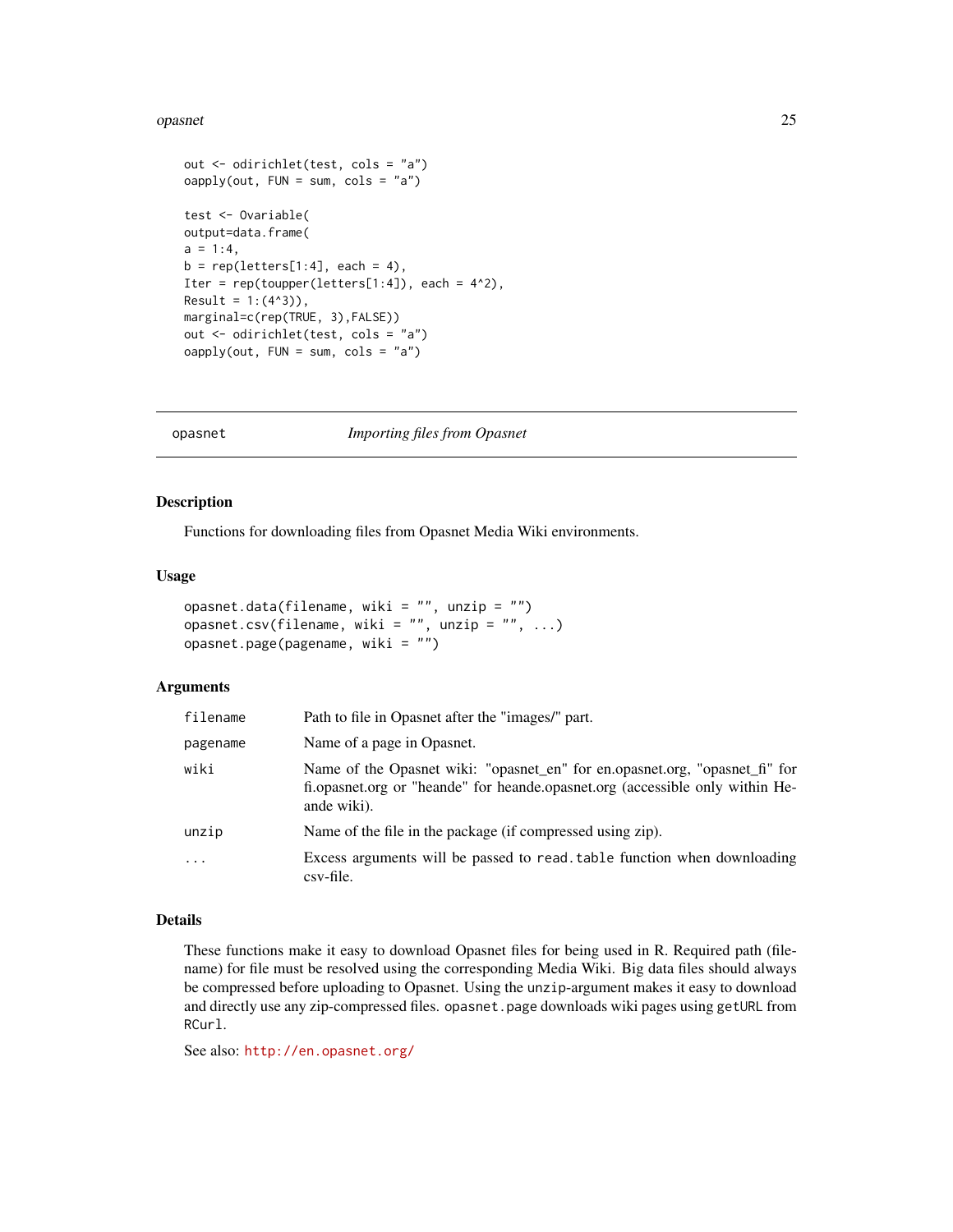<span id="page-25-0"></span>26 opbase

#### Value

| opasnet.data | Returns the file data as is.              |
|--------------|-------------------------------------------|
| opasnet.csv  | Returns data. frame parsed from csv file. |
| opasent.page | Returns the web page as a single string.  |

## Author(s)

E. Happonen <einari.happonen@thl.fi>, T. Rintala <teemu.rintala.a@gmail.com>

#### See Also

[read.table](#page-0-0)

## Examples

```
## Not run:
opasnet.csv("4/49/Test.zip", wiki = "opasnet_fi", unzip = 'ejpop.csv', sep=';')
opasnet.data("c/cc/Test_bugs_model.txt", wiki = "opasnet_en")
```
## End(Not run)

<span id="page-25-1"></span>

opbase *OpasnetBase Access*

#### <span id="page-25-2"></span>Description

Function family for interacting with the Opasnet database.

#### Usage

```
opbase.data(ident, series_id = NULL, subset = NULL, verbose = FALSE,
   username = NULL, password = NULL, samples = NULL, exclude = NULL,
    include = NULL, range = NULL, optimal test = TRUE, ...opbase.locations(ident, index_name, series_id = NULL, username = NULL,
   password = NULL)
opbase.obj.exists(ident, username = NULL, password = NULL)
opbase.series(ident, username = NULL, password = NULL, verbose = FALSE)
opbase.indices(ident, act = NULL, username = NULL, password = NULL, verbose = FALSE)
opbase.upload(input, ident = NULL, name = NULL, subset = NULL,
   obj_type = "variable", act_type = "replace", language = "eng",
   unit = ", who = NULL, rescol = NULL, chunk_size = NULL, verbose = FALSE,
   username = NULL, password = NULL, index_units = NULL, index_types = NULL)
```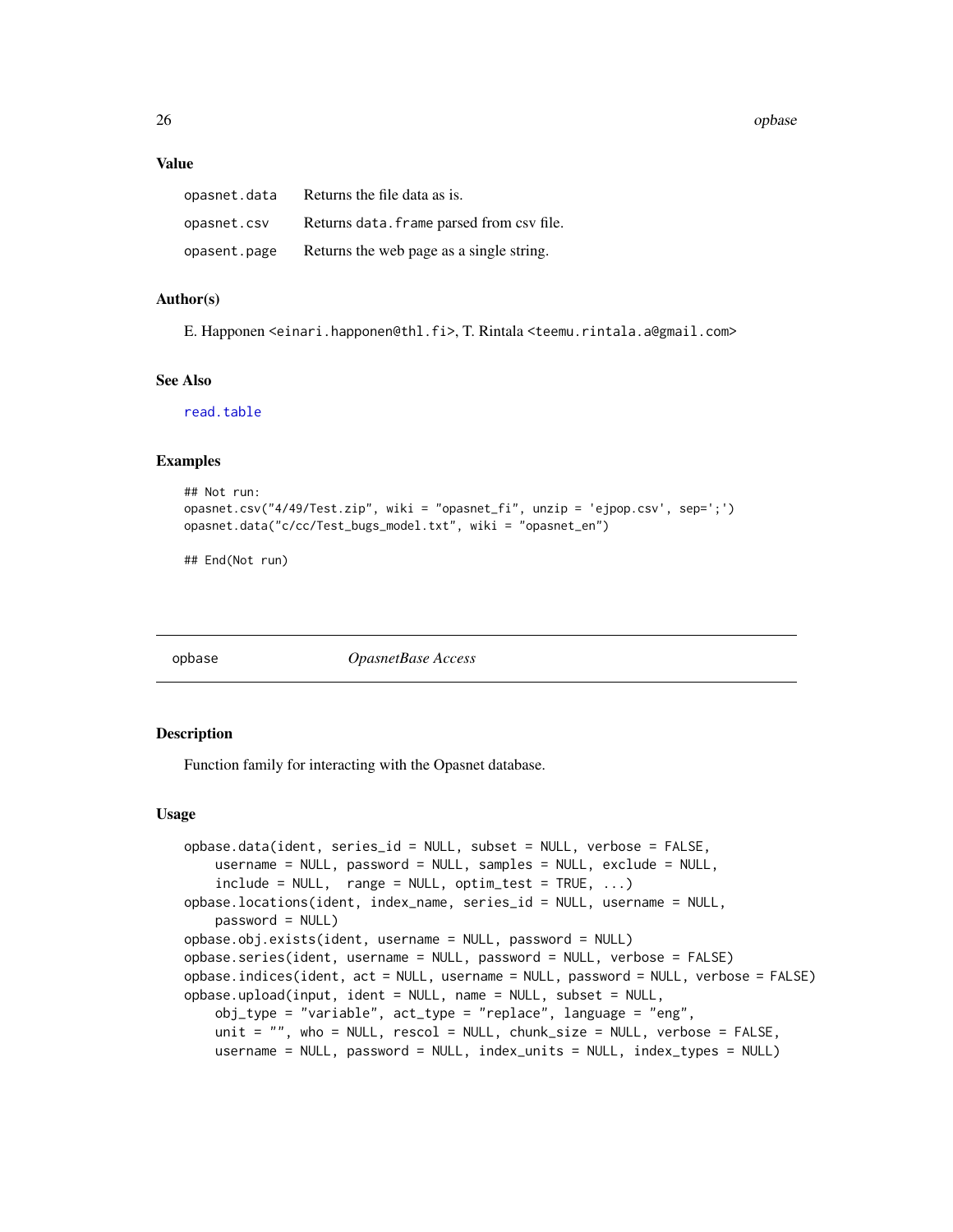#### opbase 27

## Arguments

| ident       | Object ident as string (e.g. "op_en1390"). Optional when uploading within<br>Opasnet; page ident will be taken from the page where the code is.                                                          |
|-------------|----------------------------------------------------------------------------------------------------------------------------------------------------------------------------------------------------------|
| series_id   | Series identifier as integer.                                                                                                                                                                            |
| act         | Act identifier as integer.                                                                                                                                                                               |
| index_name  | Column name (index) whose locations should be returned.                                                                                                                                                  |
| subset      | Subset data name. Objects can have subsets of data, identified by subset names.                                                                                                                          |
| verbose     | Flag to view detailed debug output.                                                                                                                                                                      |
| username    | Opasnet Base username.                                                                                                                                                                                   |
| password    | Opasnet Base password.                                                                                                                                                                                   |
| samples     | Limit the number of samples in result. Default is to get them all.                                                                                                                                       |
| exclude     | Filter result by excluding rows that contain locations defined here as list. Works<br>only with entity type indices!                                                                                     |
| include     | Filter result by only including rows that contain locations defined here as list.<br>Works only with entity type indices!                                                                                |
| range       | Filter result by setting ranges for index location values. Works only with number<br>and time type indices!                                                                                              |
| optim_test  | Generally faster download, slower only when downloading large probability dis-<br>tributions from the database.                                                                                          |
| input       | Input data as data. frame.                                                                                                                                                                               |
| name        | Object name for upload.                                                                                                                                                                                  |
| obj_type    | Object type string: 'variable', 'study', 'method', 'assessment', 'class', 'nugget'<br>or 'encyclopedia'.                                                                                                 |
| act_type    | Act type string: 'replace' or 'append'. Replace type uploads data to new series.<br>Append adds new act to latest series.                                                                                |
| language    | Data language identifier string in ISO 639.2 standard.                                                                                                                                                   |
| unit        | String identifying the result unit(s).                                                                                                                                                                   |
| who         | Name or alias of the data uploading person.                                                                                                                                                              |
| rescol      | Name of the result column index.                                                                                                                                                                         |
| chunk_size  | Size of upload data chunk in rows.                                                                                                                                                                       |
| index_units | Units for indices in vector as strings. E.g. c('cm2', 'm2', 'ug/m3').                                                                                                                                    |
| index_types | Types for indices in vector as strings. Possible types are: 'entity' for limited set<br>of locations, 'number' for real numbers and 'time' for date time strings. E.g.<br>c('entity','entity','number'). |
| $\cdots$    | Excess arguments are ignored.                                                                                                                                                                            |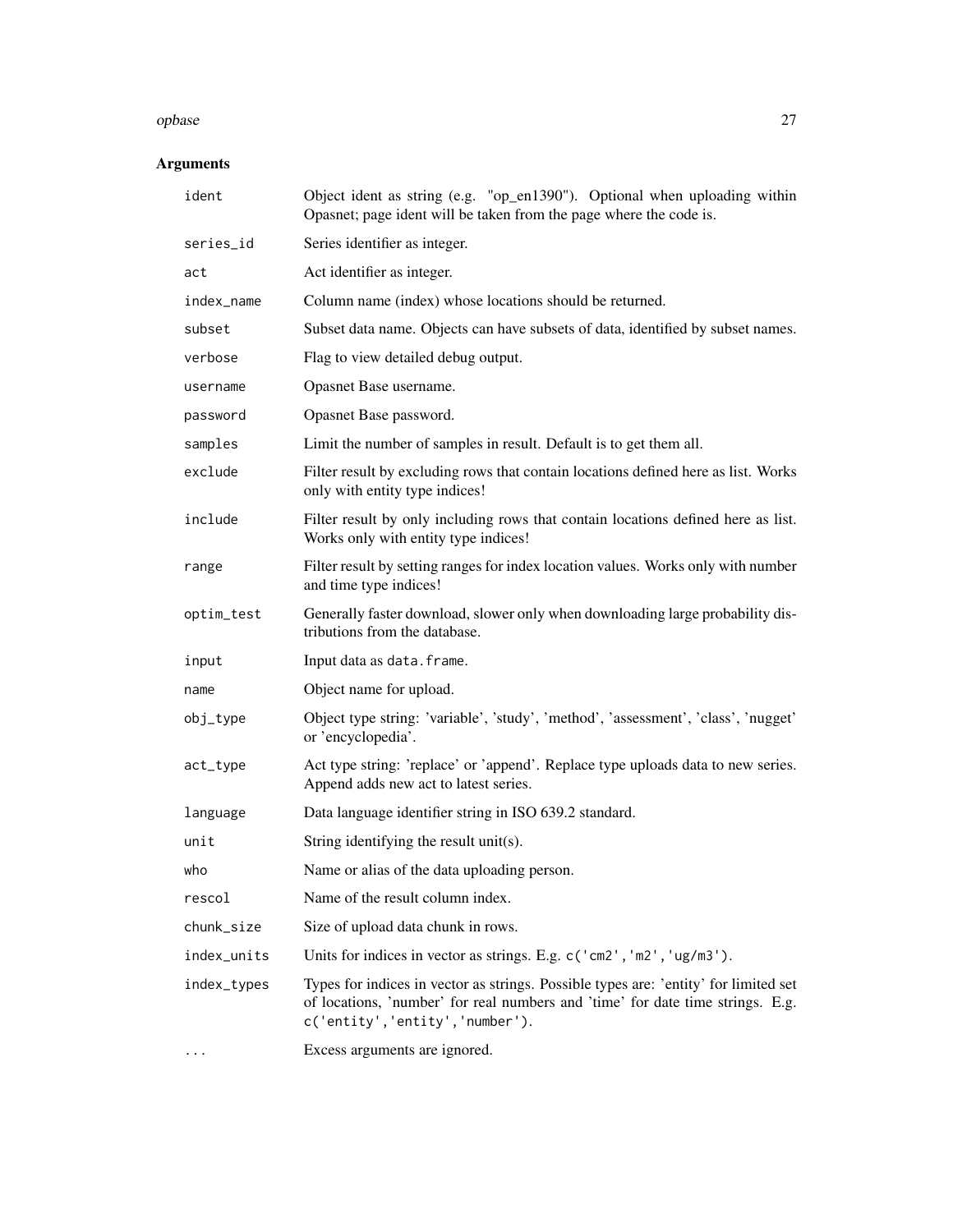## Details

This family of functions provide access to Opasnet Base -database. Opasnet Base is the database used for storing Opasnet data. Use the opbase.data function to read data from the database and the opbase.upload function to upload data to the database. Note that uploading data from local Rinstallation requires Opasnet Base username and password. These can be obtained only by trusted people.

```
Exclude and include syntax: list = ('<i>index name 1</i>)' = c('<i>location value 1</i>)','<location value 2>',...), '<index name 2>' = c('<location value 1>', '<location value 2>',...), ...)
Range syntax: list = ('<index name 1>' = c(<range from>|NA, <range to>|NA),
'<index name 2>' = c(<range from>|NA, <range to>|NA), ...)
```

```
See also: http://www.loc.gov/standards/iso639-2/php/code_list.php
http://en.opasnet.org/
```
## Value

|                   | opbase.data Returns data.frame containing the query result data. |
|-------------------|------------------------------------------------------------------|
| opbase.locations  |                                                                  |
|                   | Returns list of locations and their ids (as keys).               |
| opbase.obj.exists |                                                                  |
|                   | Returns TRUE if object exists, FALSE if not.                     |
|                   | opbase. series Returns vector of series ids.                     |
|                   | opbase. indices Returns a character vector of data indices.      |
|                   | opbase.upload Returns total number of data rows uploaded.        |

#### Author(s)

E. Happonen <einari.happonen@thl.fi>

```
## Not run:
# Read
opbase.data('op_en1390')
opbase.data('op_en2949', subset='2012', include = list('KUNTA' = 322),
   range = list('ID_NRO' = c(20000, 30000), 'XKOORD' = c(NA,244000)))
# Write (works only within Opasnet when username nor password is given)
input <- matrix(c('male', 12334435.123, 22, 'female', 234345.23423, 33),
    ncol=3, byrow=TRUE)
colnames(input) <- c("Sex","Some number","result")
input <- as.data.frame(input)
#res <- opbase.upload(input, ident="op_en1390", name = "Sandbox TEST",
# index_types = c('entity','number'), unit = "Age", who='Tester person')
## End(Not run)
```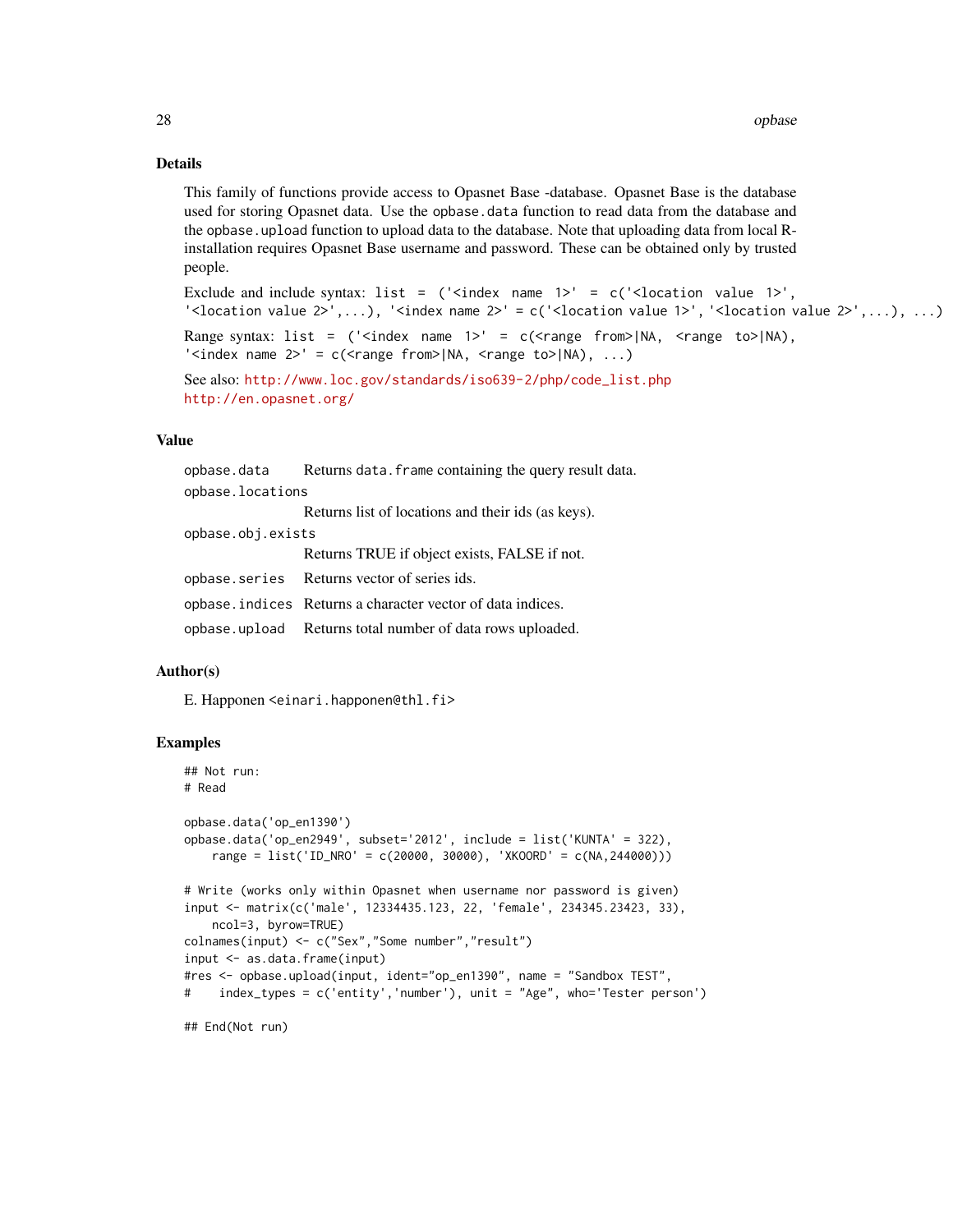<span id="page-28-0"></span>

Container for model-wide parameters such as number of iterations used in random sampling.

#### Usage

openv.setN(x)

#### Arguments

x numeric, new default number of iterations

## Details

The environment is also automatically populated by CheckDecisions to communicate evaluation to other branches of the recursion tree. The value N in this environment is used by [interpret](#page-16-1) when N is not given in an EvalOutput(...) call.

## Value

No return value.

## Author(s)

T. Rintala <teemu.rintala.a@gmail.com>

```
openv$N
openv.setN(1)
openv$N
openv$N <- 2
openv$N
```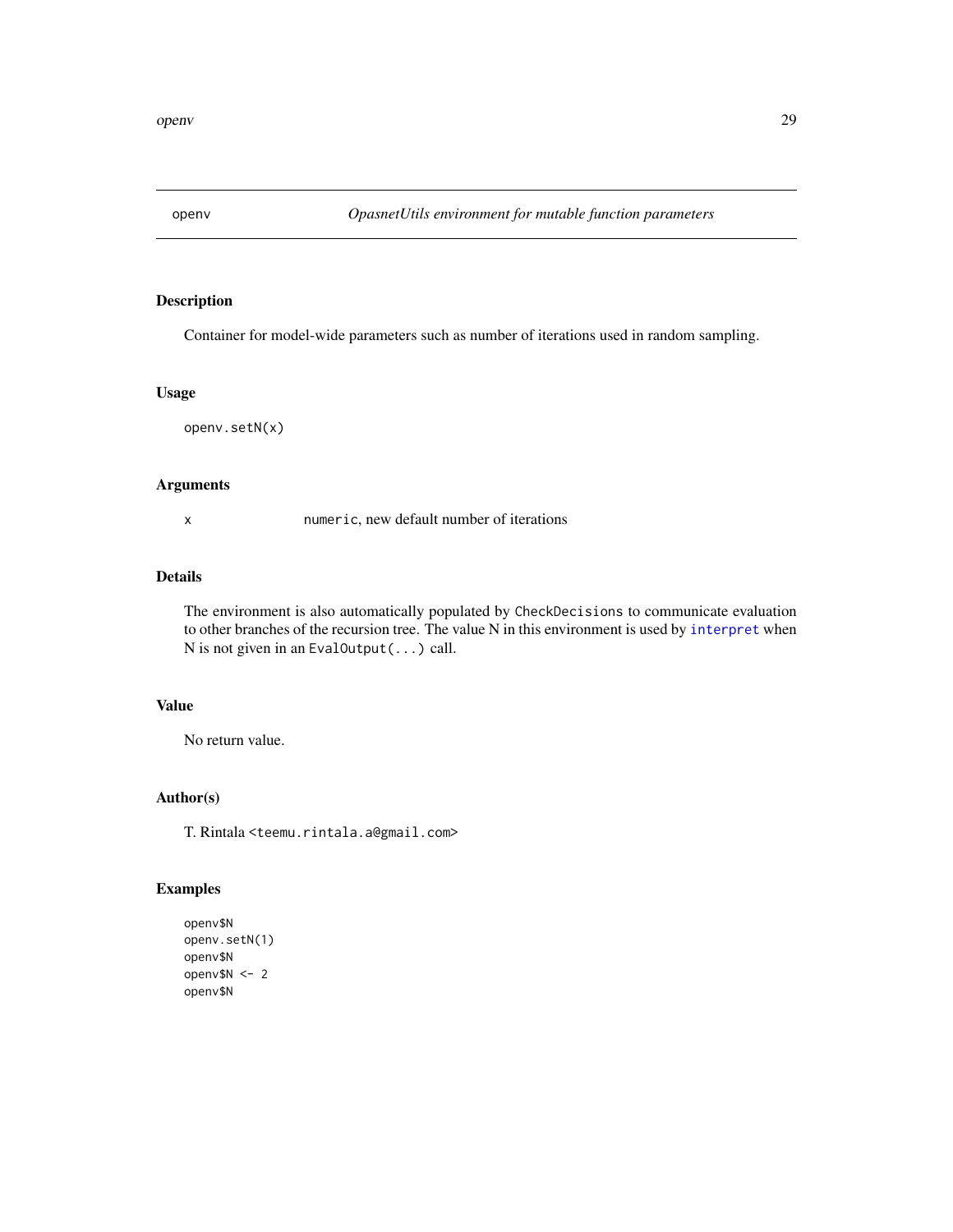<span id="page-29-0"></span>Oprint uses [xtable](#page-0-0) to output [ovariable](#page-34-1)s or data.frames or matrix as html formatted tables. In other cases uses regular print but adds formatting.

#### Usage

```
oprint(x, pre = TRUE, ...)oprint.table(x, show_all = FALSE, sortable = TRUE, ...)
```
## Arguments

| X         | Any object with a print or oprint method.                                                    |
|-----------|----------------------------------------------------------------------------------------------|
| pre       | TRUE for <pre> formatting.</pre>                                                             |
| show_all  | if TRUE all data rows are printed, else only first thousand rows get printed (de-<br>fault). |
| sortable  | if TRUE output table is made sortable.                                                       |
| $\ddotsc$ | extra arguments are passed to oprint. table and/or xtable                                    |

## Details

If argument x is an [ovariable](#page-34-1), its output-slot gets printed. If output-slot is empty, [EvalOutput](#page-11-1) will be automatically executed to generate output. This function is aimed for being used within Opasnet only! R console will print out html markup. oprint.table is not exported. Use oprint instead and ... to pass arguments show\_all and sortable.

See also: <http://en.opasnet.org/>

#### Value

Input data as html formatted table string.

#### Author(s)

E. Happonen <einari.happonen@thl.fi>

## See Also

[xtable](#page-0-0)

## Examples

 $x \leftarrow \text{data-frame}(c(1, 2), c(2, 4))$ oprint(x)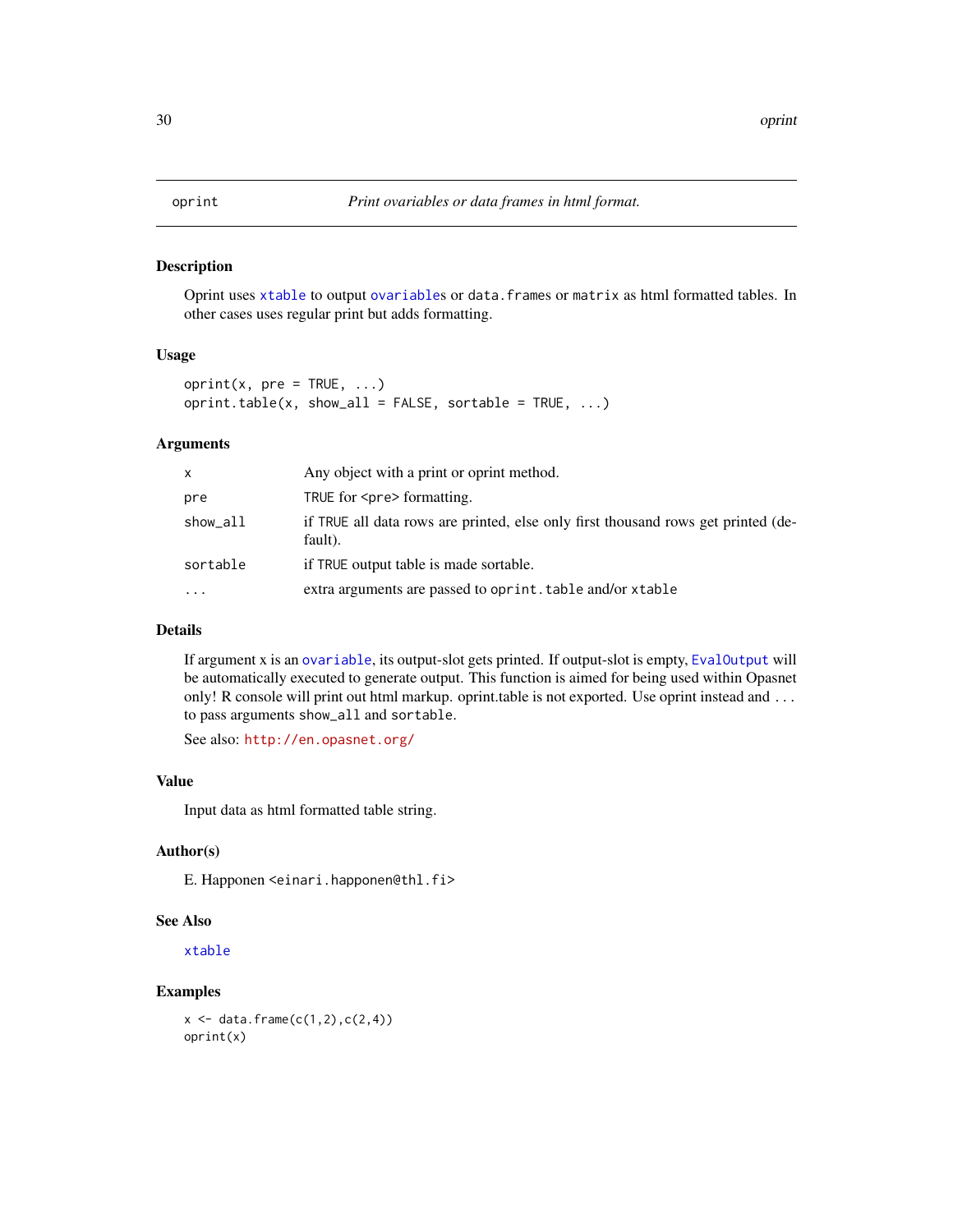<span id="page-30-0"></span>

Finds the minimal value of an ovariable along given indices. Returns sought rows and drops the rest.

#### Usage

```
Optimize(...)
Minimize(data, indices)
```
## Arguments

| .       | arguments passed to Minimize                                                 |
|---------|------------------------------------------------------------------------------|
| data    | ovariable or data. frame of suitable format (must contain a "Result" column) |
| indices | character vector of index names meant to be retained (tapply INDEX)          |

## Details

Uses [tapply](#page-0-0) and [which.min](#page-0-0).

## Value

Returns a data. frame which is a subset of the original data. frame or ovariable@output.

## Author(s)

T. Rintala <teemu.rintala.a@gmail.com>

```
a \leftarrow Ovariable(output = data.frame(A = letters[c(1,1,2,2)], B = c(1,2,1,2), Result = 1:4))
Minimize(a, "B")
Minimize(a, "A")
```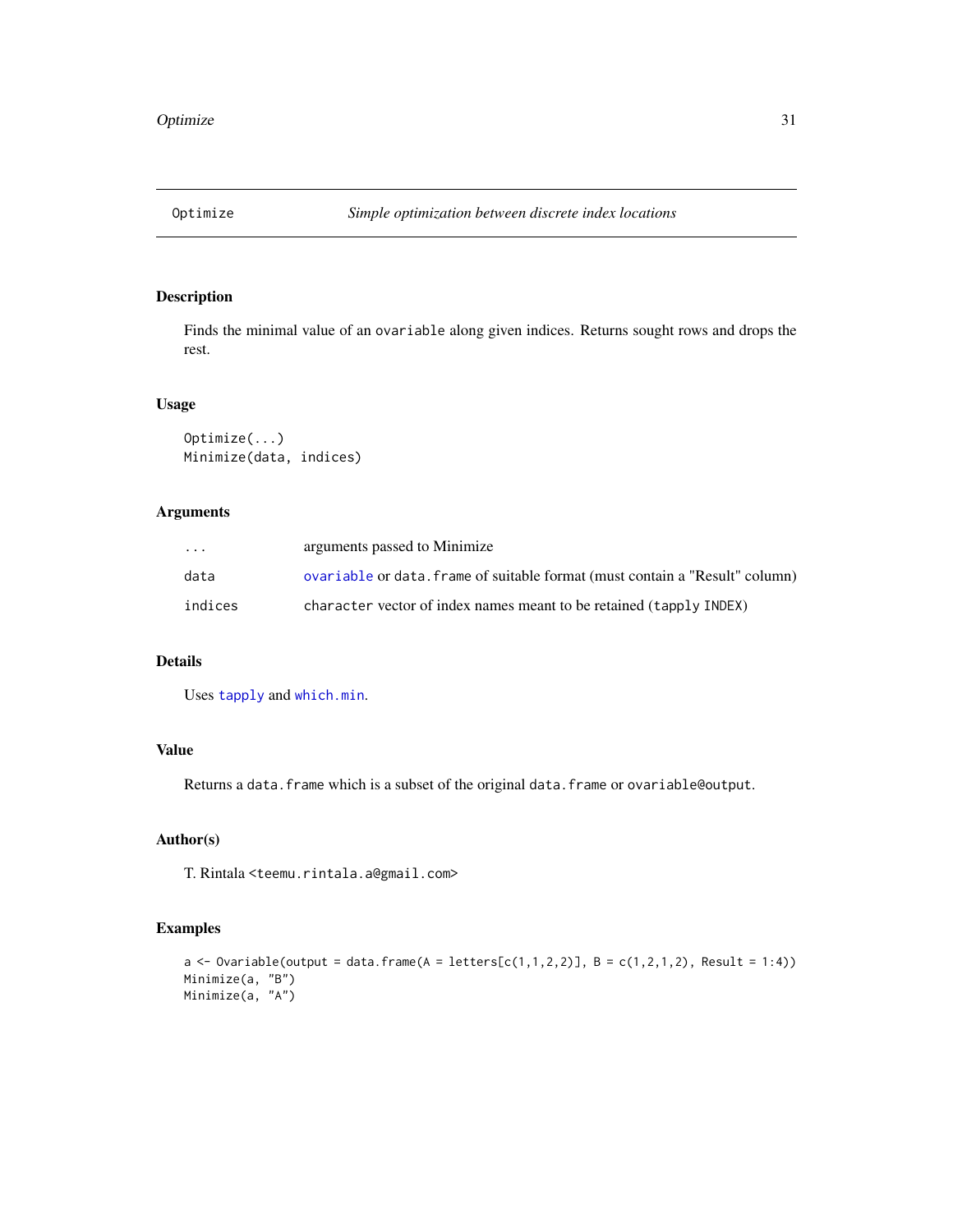<span id="page-31-0"></span>

A collection of functions used in Opasnet for database interaction. Includes functions for fetching datasets, exploring the dimensions of Opasnet variables and writing objects into the database.

This function family has been replaced by the [opbase](#page-25-1) family

## Usage

```
op_baseGetData(dsn, ident, ...)
op_baseGetLocs(dsn, ident, ...)
```
## Arguments

| dsn     | a defined Data Service Name (in ODBC) to use |
|---------|----------------------------------------------|
| ident   | object identifier in Opasnet (or other)      |
| $\cdot$ | arguments for opbase                         |

## Details

Obsolete.

See also: [http://en.opasnet.org/w/Opasnet\\_Base\\_Connection\\_for\\_R](http://en.opasnet.org/w/Opasnet_Base_Connection_for_R)

## Value

| op_baseGetData Returns data as a data.frame.                  |
|---------------------------------------------------------------|
| op_baseGetLocs Returns dimension information as a data.frame. |
| $op_baseWrite$ Returns 0 if successful.                       |

## Author(s)

Teemu Rintala, <teemu.rintala@thl.fi>

```
## Not run: op_baseGetLocs("opasnet_base", "Op_en4723")
## Not run: asthma <- op_baseGetData("opasnet_base", "Op_en4723", exclude = 48823)
```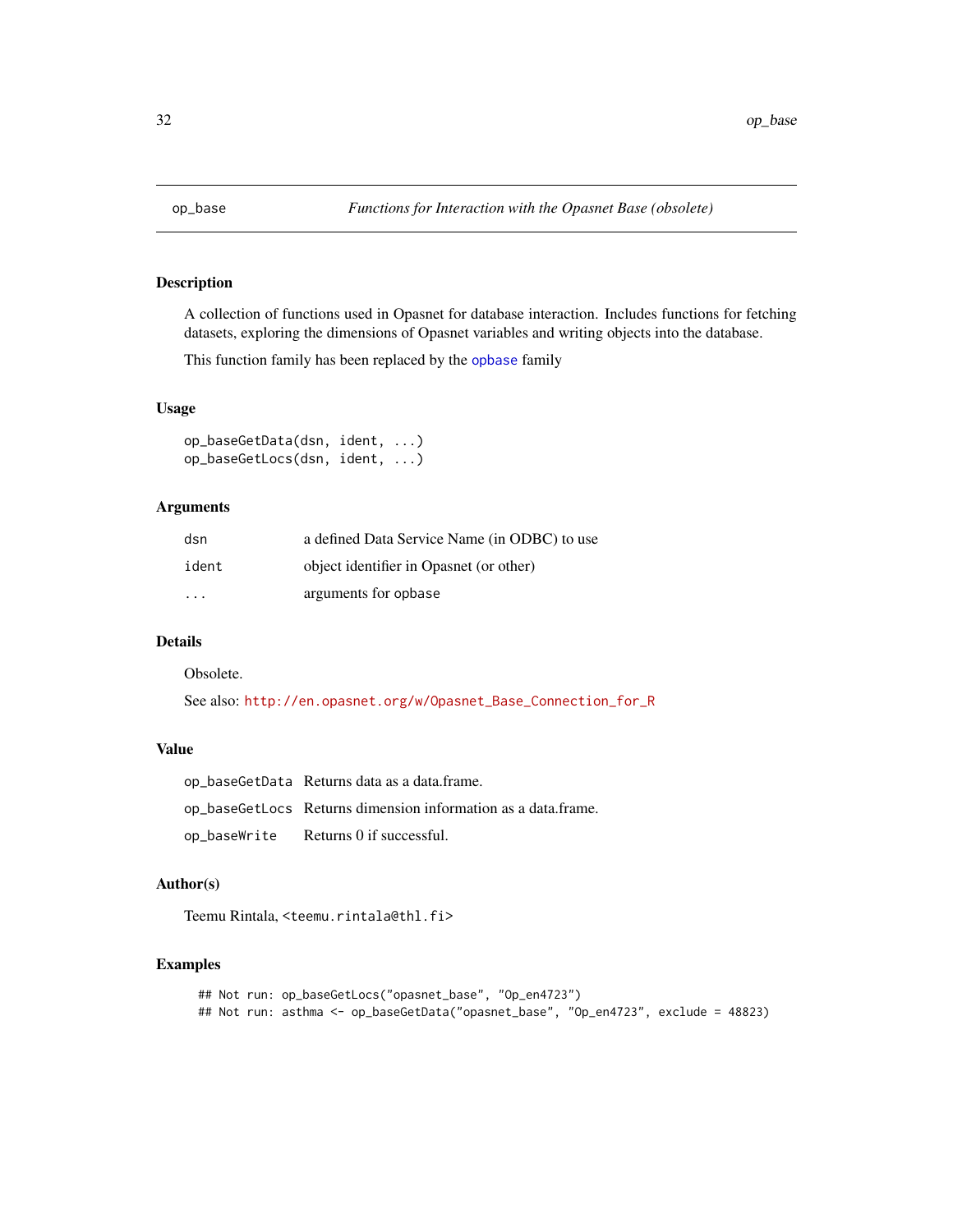<span id="page-32-0"></span>

Combine two ovariables or data.frames using rbind even if columns differ

#### Usage

orbind(x, y)  $combine(\ldots, name = character())$ 

## Arguments

| X                 | first object                                                        |
|-------------------|---------------------------------------------------------------------|
| V                 | second object                                                       |
| $\cdot\cdot\cdot$ | any number of ovariables separated by commas                        |
| name              | name of resulting ovariable, affects Source and Result column names |

## Details

Missing columns from each [ovariable](#page-34-1) are added to the other and filled with NA. Combine is similar to orbind, but takes multiple arguments and tracks Sources under a single index. See also: <http://en.opasnet.org/>

#### Value

Returns a data.frame

#### Author(s)

J. Tuomisto <jouni.tuomisto@thl.fi>

<span id="page-32-1"></span>Ovariable *Ovariable constructor*

#### Description

Create [ovariable](#page-34-1)s more conveniently

### Usage

```
Ovariable(name = character(), data = data.frame(),formula = function(...) \{0\}, dependencies = data.frame(),
   ddata = character(), output = data.frame(), marginal = logical(),
    subset = character(), getddata = TRUE, save = FALSE, public = TRUE, ...)
```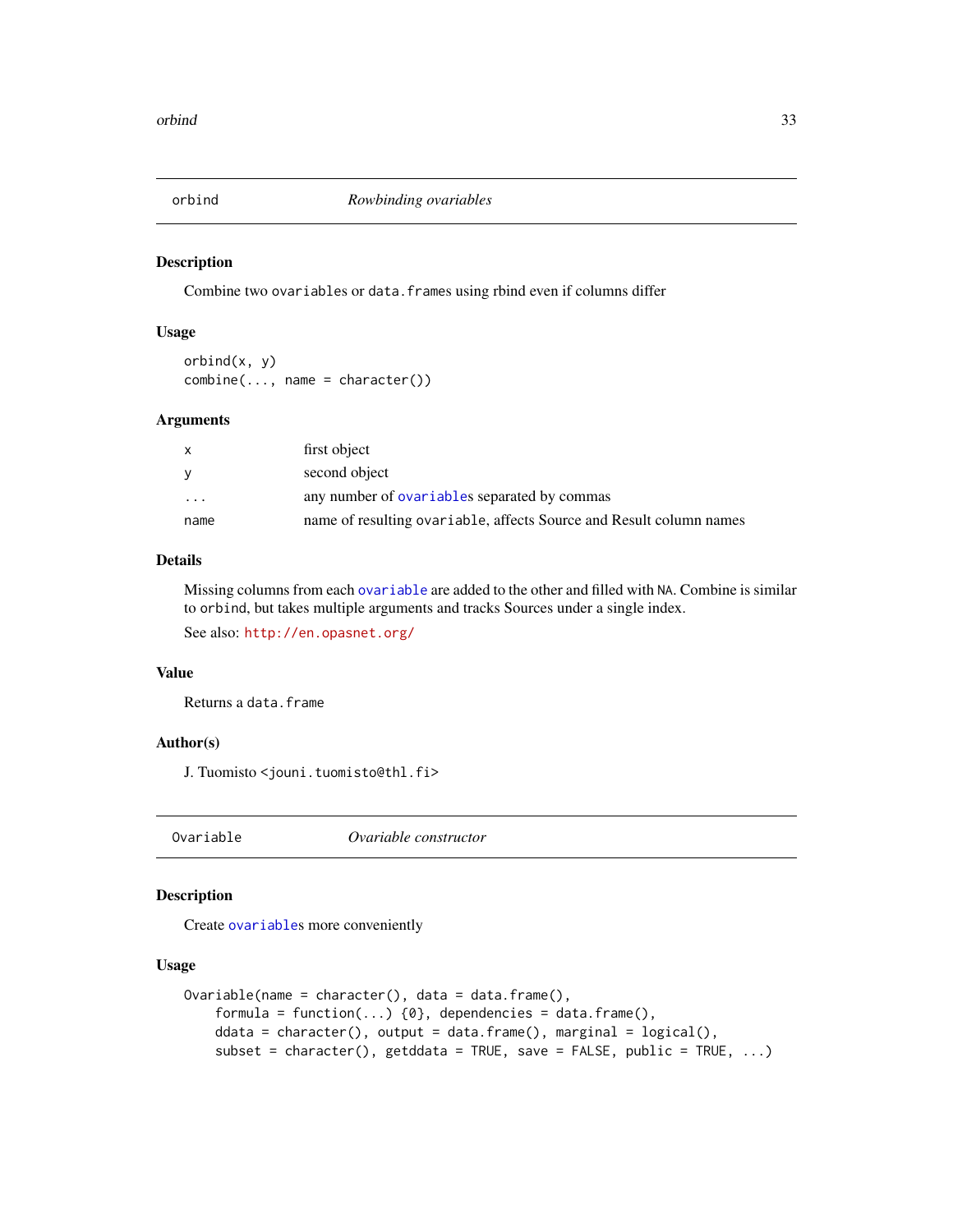## Arguments

| name         | character string for the name slot, should match object name                                                                        |
|--------------|-------------------------------------------------------------------------------------------------------------------------------------|
| data         | data. frame for the data slot                                                                                                       |
| formula      | function for the formula slot                                                                                                       |
| dependencies | data. frame for the dependencies slot                                                                                               |
| ddata        | character string specifying an Opasnet page identifier (Op_enXXXX) for the<br>ddata slot                                            |
| output       | data. frame for the output slot                                                                                                     |
| marginal     | logical for the marginal slot                                                                                                       |
| subset       | character string specifying an Opasnet Base subset (See opbase . data for de-<br>tails)                                             |
| getddata     | if TRUE dynamic data link will be activated immediately, which means that by<br>default data will not be refreshed at model runtime |
| save         | if TRUE resulting ovariable will be saved on the server                                                                             |
| public       | if TRUE objects, store is used instead of objects, put (the former stores the<br>run key in a public database)                      |
| $\ddots$ .   | more arguments can be passed onto objects. store and objects. put in case<br>save $==$ TRUE.                                        |

## Details

Just a regular constructor with integrated dynamic data link activation and storing options.

See also: <http://en.opasnet.org/>

## Value

Returns an ovariable.

## Author(s)

T. Rintala <teemu.rintala.a@gmail.com>

## See Also

[ovariable-class](#page-34-2)

```
## Not run: Ovariable("A", ddata = "Op_en5674", getddata = TRUE)
k <- Ovariable("k", output = data.frame(B = "a", Result = 1))
o \leq 0variable("o", output = data.frame(B = "a", Result = 2))
k*o
```
<span id="page-33-0"></span>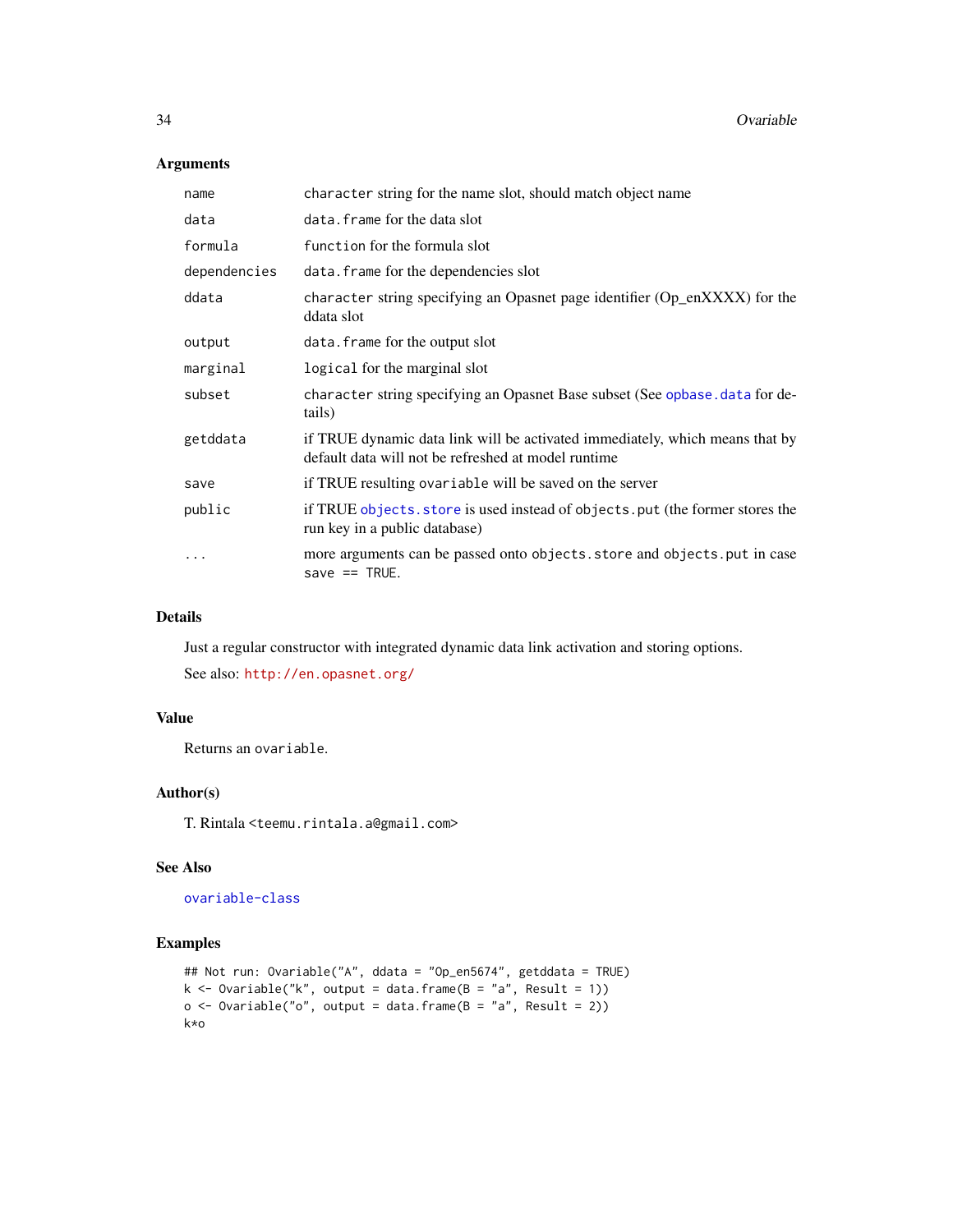<span id="page-34-2"></span><span id="page-34-1"></span><span id="page-34-0"></span>Standard modelling variables for the Opasnet modelling framework

#### Objects from the Class

Objects can be created by calls of the form new("ovariable", ...). Or by using the [Ovariable](#page-32-1)constructor.

## Slots

name: Object of class "character" name of variable, should match object name

output: Object of class "data.frame" output from formula and/or data operations

data: Object of class "data.frame" data describing the variable, should have a "Result" column

- marginal: Object of class "logical" identifies output columns which are considered indices
- formula: Object of class "function" a function that produces a data.frame that describes this variable
- dependencies: Object of class "data.frame" list of variables that are used in formula, format is described in details for [Fetch](#page-12-1)
- ddata: Object of class "character" specifies an Opasnet page identifier (Op\_enXXXX) which will be used to download most recent data on this variable in the Opasnet database
- meta: Object of class "list" , contains additional information such as the initialization timestamp and the initializers wiki user name when run in Opasnet

#### Methods

**[Math](#page-0-0)** signature( $x = "ovariable")$ : Math will be applied on Result column of output

- **merge** signature(x = "data.frame",  $y =$  "ovariable"): data.frame will be converted to ovariable (with only output slot defined) and then merged
- **merge** signature(x = "numeric",  $y =$  "ovariable"): numeric is converted to data.frame and then to ovariable and then merged

**merge** signature( $x = "ovariate"$ ,  $y = "data-frame")$ : same as above

**merge** signature( $x = "ovariate"$ ,  $y = "numeric")$ : same as above

- **merge** signature( $x = "ovariate$ ):  $y = "ovariate$ ): output slots will be merged with all = TRUE, a blank ovariable with only output defined is returned
- Ops signature(e1 = "numeric", e2 = "ovariable"): numeric is converted to data.frame and then to ovariable and then operated
- **Ops** signature(e1 = "ovariable", e2 = "numeric"): same as above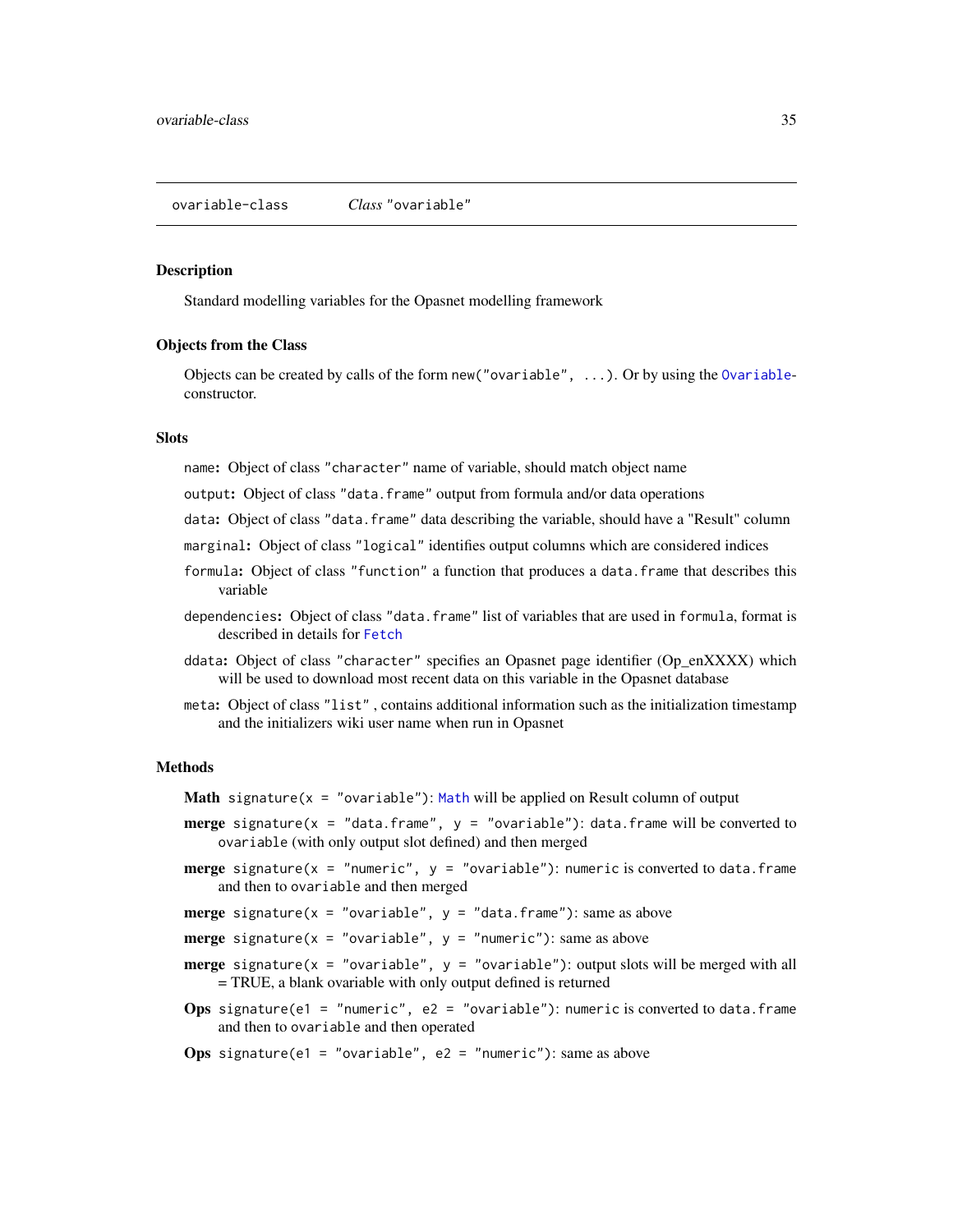- <span id="page-35-0"></span>**Ops** signature(e1 = "ovariable", e2 = "ovariable"): the ovariables are merged and then the two Result columns are operated unto, the result is saved in another Result column (or the same if they are not named: "Var1Result" vs "Result")
- **plot** signature( $x = "ovariable")$ : plots a simple comparison between sources (data vs formula)
- summary signature(object = "ovariable"): returns a data.frame. Takes function\_names and marginals as extra arguments. The former matches character vector elements into functions which will be tapplied with. The latter matches character vector elements to output data.frame columns which define INDEX. The default is to tapply over iterations using mean, sd, min, quantile(probs=0.025), median, quantile(probs=0.975) and max.
- **[unique](#page-0-0)** signature( $x = "ovariateble")$ : applies unique to the output-slot data. frame and returns a copy of the original ovariable where the output has been replaced with the unique rows.
- $\$  signature(x = "ovariable"): provides direct access to the output-slot data.frame columns
- $s$ <- signature(x = "ovariable"): insert into output-slot data. frame column
- [ signature(x = "ovariable", i = "ANY", j = "ANY"): select subset from output-slot data.frame, returning an ovariable
- [ signature( $x = "ovariable", i = "ANY", j = "character");$  select subset from outputslot data.frame, returning an ovariable
- [ signature( $x = "ovariate"$ ,  $i = "ANY"$ ,  $j = "missing"$ ): select subset from output-slot data.frame, returning an ovariable

#### Author(s)

T. Rintala <teemu.rintala.a@gmail.com>

#### See Also

[Ovariable](#page-32-1)

result *Access result vector of an* ovariable

#### **Description**

A shortcut to the Result column of the data. frame in the output slot of an ovariable.

#### Usage

```
result(e1)
```
#### Arguments

e1 an [ovariable](#page-34-1)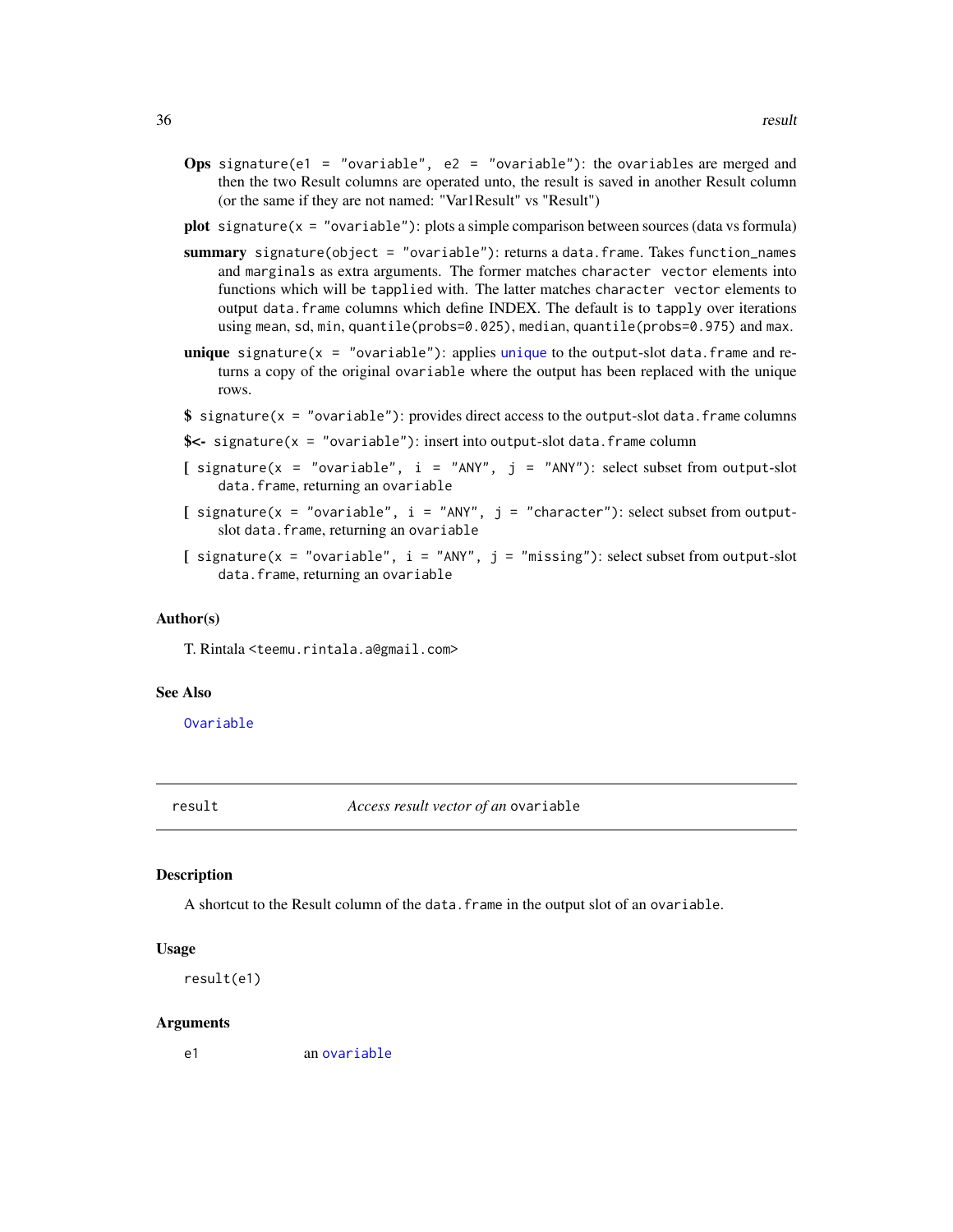<span id="page-36-0"></span>tidy 37

## Details

See also: <http://en.opasnet.org/>

## Value

Returns a numeric vector

## Author(s)

J. Tuomisto <jouni.tuomisto@thl.fi>

## Examples

```
a \leq 0variable("a", output = data.frame(Result = 1))
result(a)
result(a) <- 10 * result(a)a@output
```
<span id="page-36-1"></span>tidy *Format database output for use in ovariables*

#### Description

Wrapper for various standard operations applied on ovariable data from the OpasnetBase.

## Usage

```
tidy(data, objname = "", idvar = "Obs", direction = "wide",
   widecol = NULL, base1 = FALSE)
```
#### Arguments

| data      | data. frame to be formatted                                                     |
|-----------|---------------------------------------------------------------------------------|
| objname   | character prefix to be added to variable specific rows like "Result" and "Unit" |
| idvar     | reshape idvar                                                                   |
| direction | reshape direction                                                               |
| widecol   | reshape time are specified column to be expanded                                |
| base1     | compatibility with obsolete database                                            |

## Details

Uses reshape, renames "Result" and "Unit" columns and gets rid of unwanted columns from old database merged data.

See also: <http://en.opasnet.org/>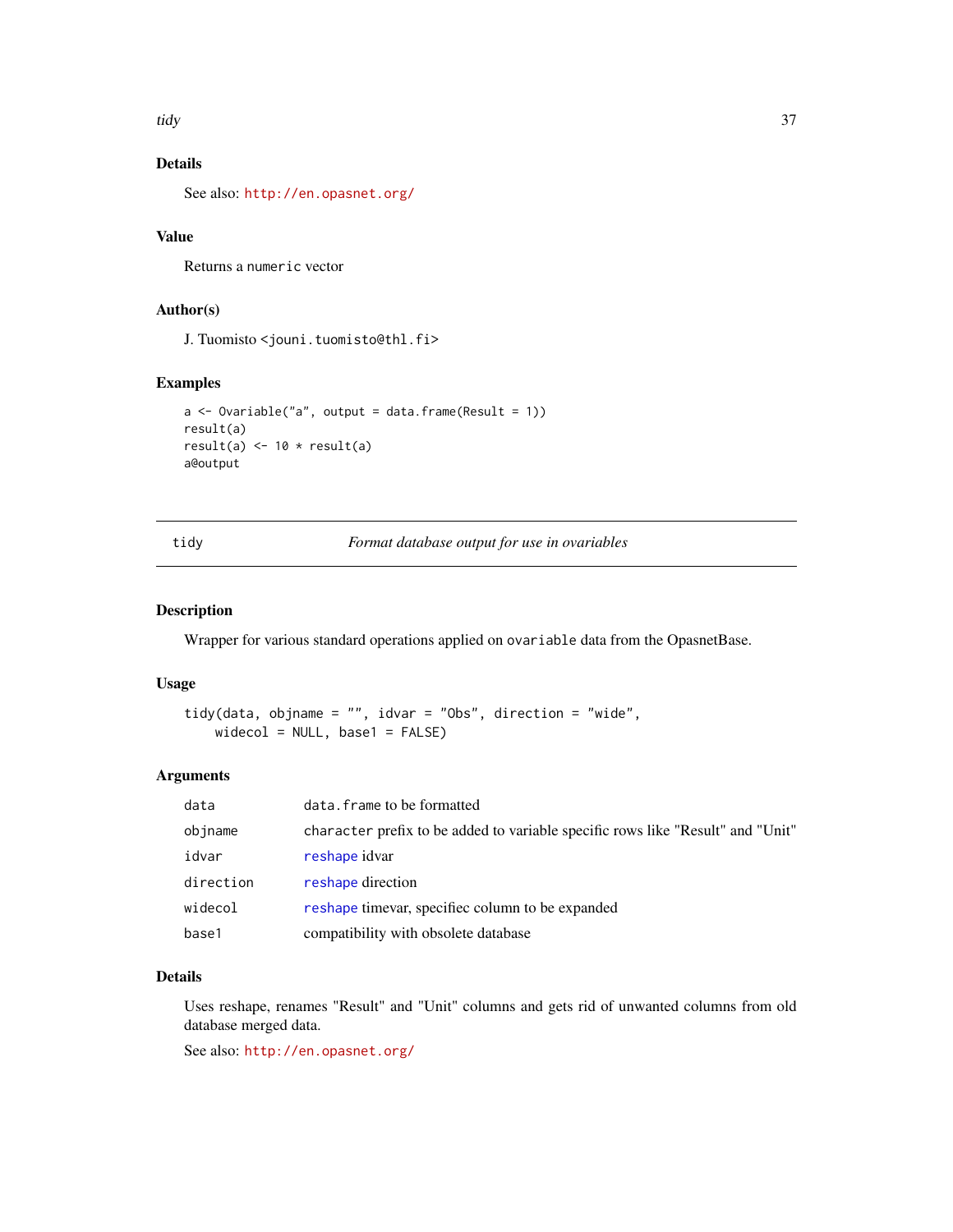38 unkeep

## Value

Returns a data.frame

## Author(s)

T. Rintala <teemu.rintala.a@gmail.com>

## Examples

```
## Not run:
var1 <- opbase.data("Op_en5674")
var1 <- tidy(var1, "var1")
var1
```
## End(Not run)

unkeep *Remove unnecessary columns*

## Description

Removes columns in ovariable outputs

## Usage

```
unkeep(X, cols = NA, sources = FALSE, prevresults = FALSE)
```
## Arguments

| X           | an ovariable to be worked on                      |
|-------------|---------------------------------------------------|
| cols        | character vector of columns to be removed         |
| sources     | if TRUE removes "Source"-columns                  |
| prevresults | if TRUE removes Result-columns of other variables |

## Value

ovariable

## Author(s)

J. Tuomisto <jouni.tuomisto@thl.fi>

<span id="page-37-0"></span>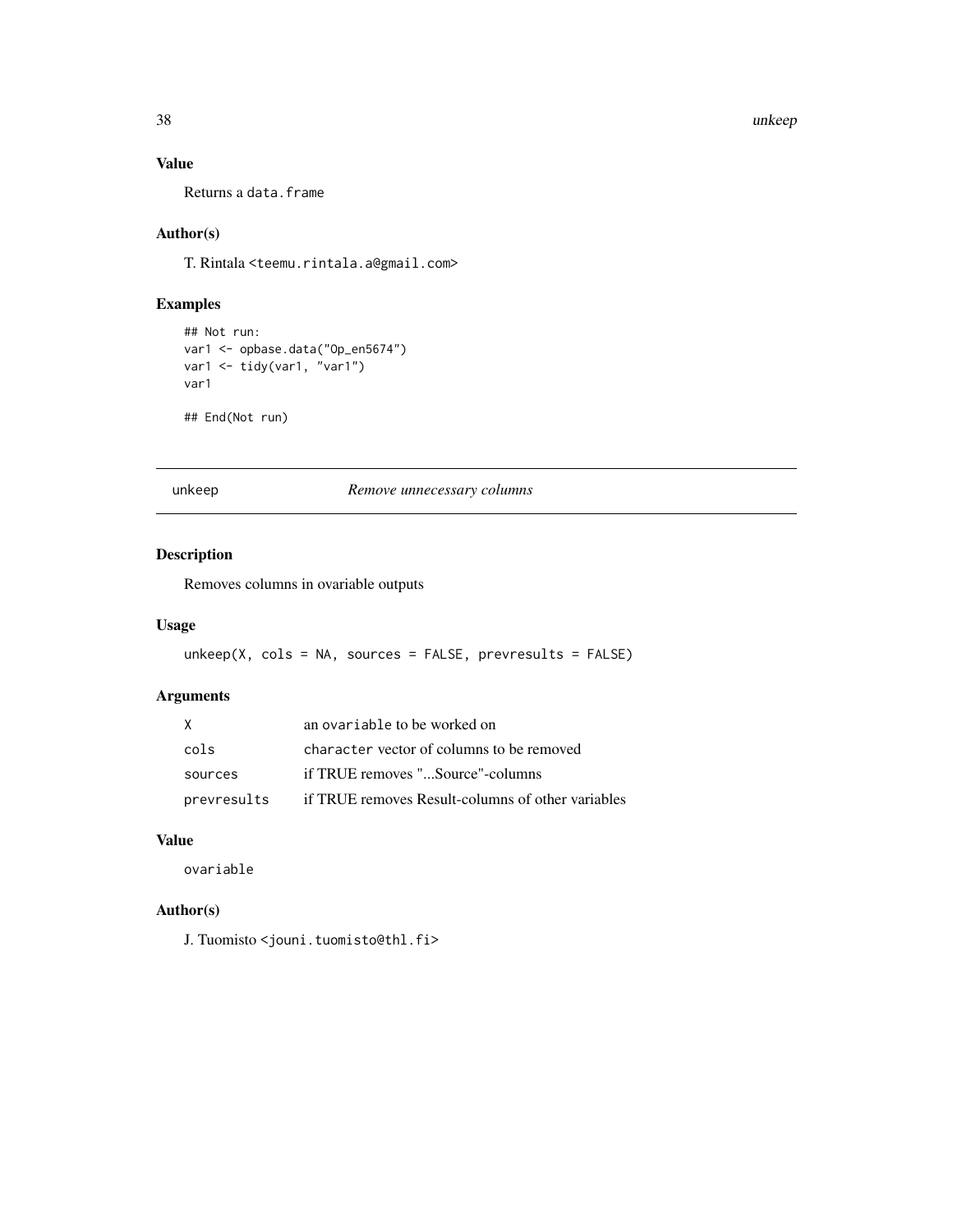# <span id="page-38-0"></span>**Index**

∗Topic classes odecision-class, [23](#page-22-0) ovariable-class, [35](#page-34-0) ∗Topic database op\_base, [32](#page-31-0) opbase, [26](#page-25-0) [,ovariable,ANY,ANY-method *(*ovariable-class*)*, [35](#page-34-0) [,ovariable,ANY,character-method *(*ovariable-class*)*, [35](#page-34-0) [,ovariable,ANY,missing-method *(*ovariable-class*)*, [35](#page-34-0) \$,ovariable-method *(*ovariable-class*)*, [35](#page-34-0) \$<-,ovariable-method *(*ovariable-class*)*, [35](#page-34-0)

```
AES, 21
aggregate, 19
```
Check, [2,](#page-1-0) *[6](#page-5-0)* CheckCollapse, *[5](#page-4-0)* CheckCollapse *(*Check*)*, [2](#page-1-0) CheckDecisions, *[10](#page-9-0)*, *[23](#page-22-0)* CheckDecisions *(*Check*)*, [2](#page-1-0) CheckInput *(*Check*)*, [2](#page-1-0) CheckMarginals, *[12](#page-11-0)* CheckMarginals *(*Check*)*, [2](#page-1-0) CollapseMarginal, *[3](#page-2-0)*, [4](#page-3-0) CollapseTableParser, [5](#page-4-0) combine *(*orbind*)*, [33](#page-32-0) ComputeDependencies, [6,](#page-5-0) *[12,](#page-11-0) [13](#page-12-0)* continuousOps, [7](#page-6-0) convert.units, [8](#page-7-0) convert.units,data.frame-method *(*convert.units*)*, [8](#page-7-0) convert.units,ovariable-method *(*convert.units*)*, [8](#page-7-0)

ddata\_apply, [9](#page-8-0) DecisionTableParser, *[3](#page-2-0)*, [10,](#page-9-0) *[23](#page-22-0)* dropall, [11,](#page-10-0) *[14](#page-13-0)* EvalOutput, *[3](#page-2-0)*, *[6](#page-5-0)*, [12,](#page-11-0) *[13](#page-12-0)*, *[30](#page-29-0)* Fetch, *[6](#page-5-0)*, [13,](#page-12-0) *[35](#page-34-0)* Fetch2 *(*Fetch*)*, [13](#page-12-0) fill.na.merge *(*fillna*)*, [14](#page-13-0) fillna, *[12](#page-11-0)*, [14](#page-13-0) GIS, [15](#page-14-0) graph.data.frame, *[22](#page-21-0)* igraph, *[22](#page-21-0)* interpret, *[12](#page-11-0)*, [17,](#page-16-0) *[29](#page-28-0)* interpret,character-method *(*interpret*)*, [17](#page-16-0) interpret,numeric-method *(*interpret*)*, [17](#page-16-0) load, *[21](#page-20-0)* Math, *[35](#page-34-0)*

Math,ovariable-method *(*ovariable-class*)*, [35](#page-34-0) merge,data.frame,ovariable-method *(*ovariable-class*)*, [35](#page-34-0) merge,numeric,ovariable-method *(*ovariable-class*)*, [35](#page-34-0) merge,ovariable,data.frame-method *(*ovariable-class*)*, [35](#page-34-0) merge,ovariable,numeric-method *(*ovariable-class*)*, [35](#page-34-0) merge,ovariable,ovariable-method *(*ovariable-class*)*, [35](#page-34-0) Minimize *(*Optimize*)*, [31](#page-30-0)

oapply, [18,](#page-17-0) *[24](#page-23-0)* objects, [19](#page-18-0) objects.store, *[34](#page-33-0)* odag, [21](#page-20-0) odebug, [22](#page-21-0) odecision, *[10](#page-9-0)*